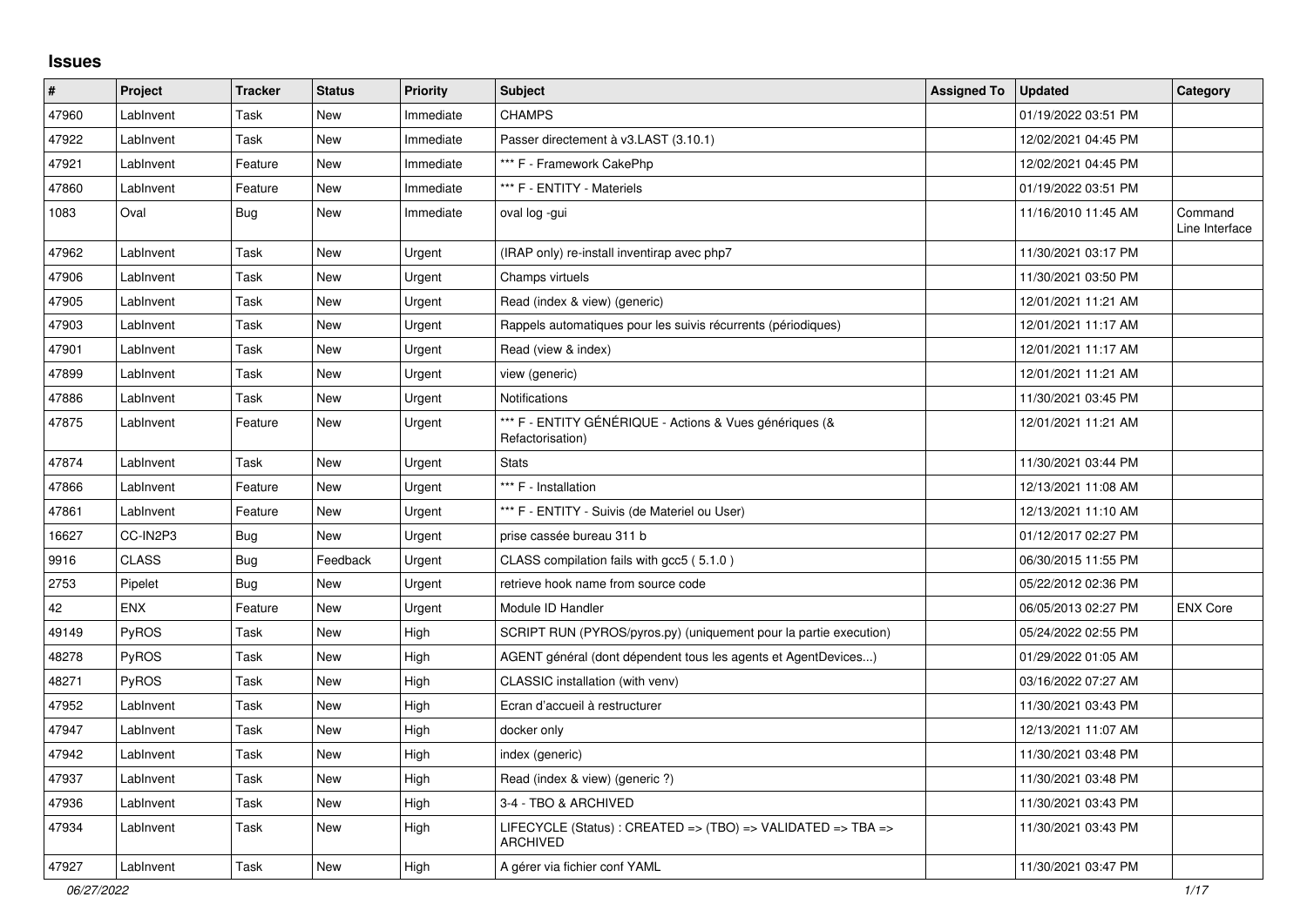| $\vert$ # | Project      | <b>Tracker</b> | <b>Status</b> | Priority | <b>Subject</b>                                                                                                                                    | <b>Assigned To</b> | <b>Updated</b>      | Category |
|-----------|--------------|----------------|---------------|----------|---------------------------------------------------------------------------------------------------------------------------------------------------|--------------------|---------------------|----------|
| 47926     | LabInvent    | Task           | <b>New</b>    | High     | Instance DEMO docker - à installer sur hyp2 puis sur VM pweb3                                                                                     |                    | 12/13/2021 11:07 AM |          |
| 47914     | LabInvent    | Task           | <b>New</b>    | High     | index (generic)                                                                                                                                   |                    | 11/30/2021 03:50 PM |          |
| 47912     | LabInvent    | Task           | New           | High     | (VUE) Elements et Helper                                                                                                                          |                    | 11/30/2021 03:51 PM |          |
| 47897     | LabInvent    | Task           | <b>New</b>    | High     | *** F - Stats (Users)                                                                                                                             |                    | 11/30/2021 03:48 PM |          |
| 47890     | LabInvent    | Task           | <b>New</b>    | High     | Commander (demande achat)                                                                                                                         |                    | 01/19/2022 03:48 PM |          |
| 47884     | LabInvent    | Task           | <b>New</b>    | High     | partitionnement par Site (besoin IP2I/LMA)                                                                                                        |                    | 11/30/2021 03:43 PM |          |
| 47882     | LabInvent    | Task           | <b>New</b>    | High     | Delete - delete                                                                                                                                   |                    | 11/30/2021 03:42 PM |          |
| 47881     | LabInvent    | Task           | <b>New</b>    | High     | Read - view                                                                                                                                       |                    | 11/30/2021 03:42 PM |          |
| 47879     | LabInvent    | Task           | <b>New</b>    | High     | Create/Update - add edit                                                                                                                          |                    | 11/30/2021 03:42 PM |          |
| 47878     | LabInvent    | Task           | <b>New</b>    | High     | Autres                                                                                                                                            |                    | 11/30/2021 03:44 PM |          |
| 47877     | LabInvent    | Task           | New           | High     | find (search)                                                                                                                                     |                    | 11/30/2021 03:43 PM |          |
| 47876     | LabInvent    | Task           | <b>New</b>    | High     | CRUD                                                                                                                                              |                    | 11/30/2021 03:42 PM |          |
| 47872     | LabInvent    | Task           | New           | High     | <b>Actions &amp; Vues</b>                                                                                                                         |                    | 11/30/2021 03:42 PM |          |
| 47867     | LabInvent    | Task           | <b>New</b>    | High     | *** F - Autorisations (Users)                                                                                                                     |                    | 11/30/2021 03:47 PM |          |
| 47863     | LabInvent    | Feature        | New           | High     | *** F - ENTITY - Users                                                                                                                            |                    | 11/30/2021 03:43 PM |          |
| 47388     | <b>PyROS</b> | Task           | <b>New</b>    | High     | (F14) ENTITIES - definition & implementation - CONFIG FILES                                                                                       |                    | 01/29/2022 01:25 AM |          |
| 45485     | PyROS        | Feature        | <b>New</b>    | High     | **** D0 - GENERAL, ADMINISTRATIVE & TECHNICAL                                                                                                     |                    | 03/16/2022 04:53 PM |          |
| 45483     | <b>PyROS</b> | Feature        | New           | High     | **** D4 - Images production (L0)                                                                                                                  |                    | 03/16/2022 07:28 AM |          |
| 45482     | PyROS        | Feature        | <b>New</b>    | High     | **** D3 - Sequences submission & plannig                                                                                                          |                    | 02/22/2022 03:01 PM |          |
| 45480     | PyROS        | Feature        | <b>New</b>    | High     | **** D1 - System Security & Control                                                                                                               |                    | 05/24/2022 02:55 PM |          |
| 45004     | <b>PyROS</b> | Task           | New           | High     | MAIN CONFIG FILE - Décrire dans un fichier texte la configuration complète<br>d'une UNIT (monture) et tous ses composants et instruments associés |                    | 01/29/2022 01:25 AM |          |
| 45000     | <b>PyROS</b> | Task           | <b>New</b>    | High     | Generic commands grammar description & management                                                                                                 |                    | 05/06/2021 05:05 PM |          |
| 44658     | PyROS        | Feature        | New           | High     | *** SF15 - SST - START&STOP - System Startup (launch), monitoring, and<br>Shutdown                                                                |                    | 05/24/2022 02:55 PM |          |
| 44389     | <b>PyROS</b> | Task           | <b>New</b>    | High     | (GF1) PROJECT MANAGEMENT (REDMINE FORGE) : Features, tasks,<br>gantt, kanban                                                                      |                    | 03/04/2022 11:56 AM |          |
| 44334     | <b>PyROS</b> | Task           | In progress   | High     | (F08) Intégration protocole INDI                                                                                                                  |                    | 05/06/2021 05:05 PM |          |
| 44329     | PyROS        | Task           | New           | High     | Migration gitlab sur IN2P3                                                                                                                        |                    | 12/14/2021 12:08 PM |          |
| 44172     | PyROS        | Feature        | New           | High     | *** SF14 - OCF - Observatory Unit & Site Configuration                                                                                            |                    | 01/29/2022 01:24 AM |          |
| 44168     | <b>PyROS</b> | Task           | New           | High     | (GF2) INSTALL & DEPLOY                                                                                                                            |                    | 03/16/2022 07:27 AM |          |
| 44166     | <b>PyROS</b> | Task           | <b>New</b>    | High     | (GF1) DOCUMENTATION                                                                                                                               |                    | 03/04/2022 11:57 AM |          |
| 44162     | <b>PyROS</b> | Feature        | New           | High     | *** SF08 - EXE (SOX) - Observation Sequence (SO) eXecution                                                                                        |                    | 03/15/2022 04:46 PM |          |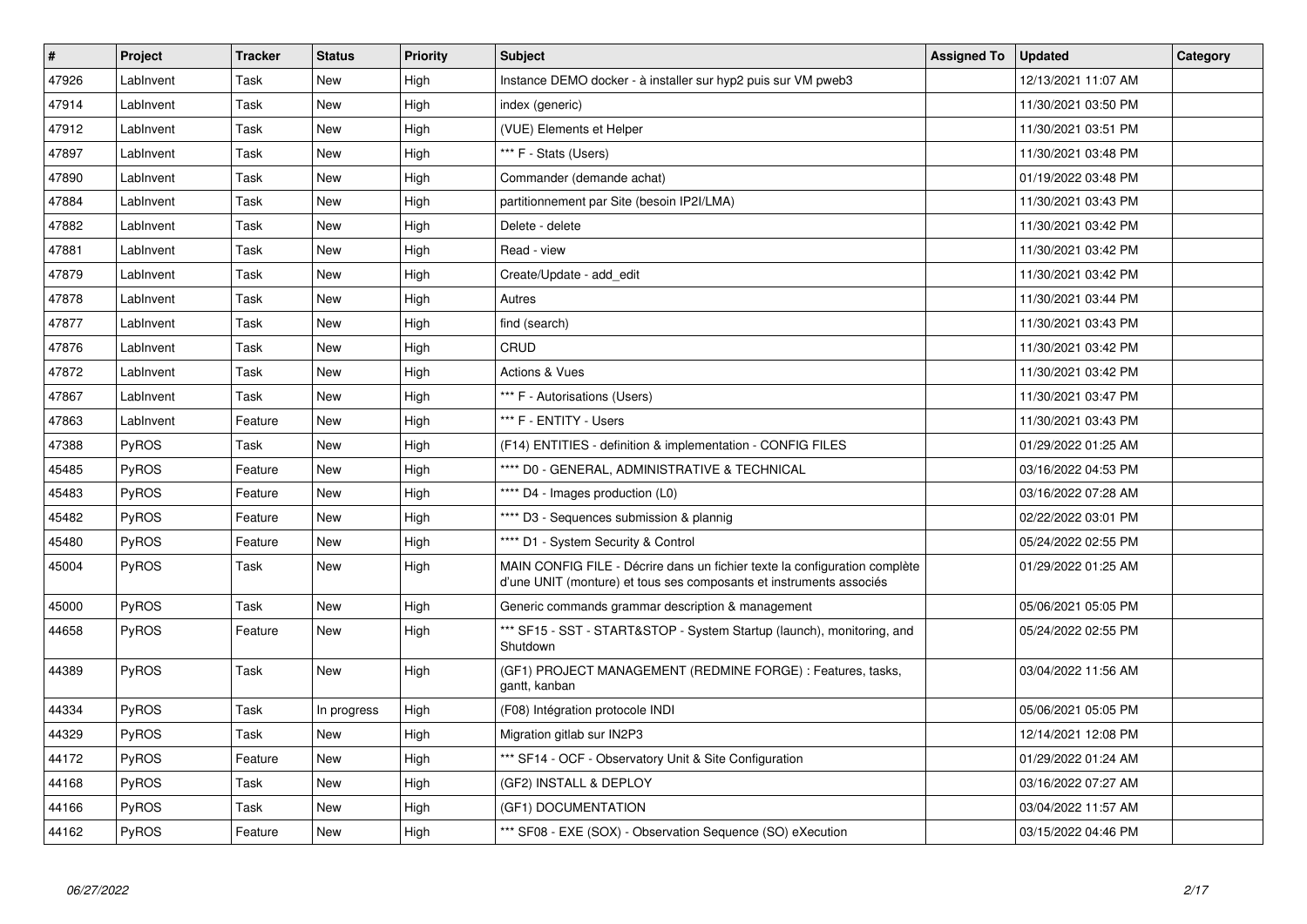| #     | Project                 | Tracker    | <b>Status</b> | <b>Priority</b> | <b>Subject</b>                                                                                                                        | <b>Assigned To</b> | <b>Updated</b>      | Category     |
|-------|-------------------------|------------|---------------|-----------------|---------------------------------------------------------------------------------------------------------------------------------------|--------------------|---------------------|--------------|
| 44161 | PyROS                   | Feature    | New           | High            | *** SF04 - SPV - System Coordination & Supervision : Majordome<br>(Conducting) (head)                                                 |                    | 03/15/2022 04:45 PM |              |
| 44151 | PyROS                   | Feature    | New           | High            | *** GF1 - PROJ - Project management, documentation, formation des<br>utilisateurs, interfaces, plan de justification de la définition |                    | 01/31/2022 11:32 AM |              |
| 44148 | PyROS                   | Feature    | <b>New</b>    | High            | *** GF2 - INST - Config, Install, udpate, deploy (IRAP, CNES, TAROT)                                                                  |                    | 03/16/2022 07:27 AM |              |
| 37910 | Lavoisier               | Feature    | New           | High            | do not log AdaptorException when they are already sent to the user                                                                    |                    | 07/25/2019 09:41 AM |              |
| 36236 | IN2P3-Forge             | Support    | New           | High            | Synchronisation demandée pour un serveur Mercurial                                                                                    |                    | 04/13/2021 09:07 AM |              |
| 10314 | <b>PEM</b>              | Bug        | New           | High            | Environment compliant with CLI                                                                                                        |                    | 07/07/2015 09:57 AM |              |
| 9883  | <b>CLASS</b>            | <b>Bug</b> | New           | High            | Copy past from user manual                                                                                                            |                    | 05/18/2015 10:26 PM |              |
| 9790  | <b>CLASS</b>            | Feature    | <b>New</b>    | High            | neutron & y Spectrum calculation                                                                                                      |                    | 04/29/2015 12:15 PM |              |
| 8995  | SphereLib               | <b>Bug</b> | New           | High            | python2.7-config                                                                                                                      |                    | 01/28/2015 04:21 PM |              |
| 7587  | <b>Topology Manager</b> | Bug        | New           | High            | Replace an item                                                                                                                       |                    | 06/30/2014 05:42 PM |              |
| 7460  | Lavoisier               | Feature    | New           | High            | support HTTP proxy                                                                                                                    |                    | 02/17/2015 01:04 PM |              |
| 1178  | Pipelet                 | Task       | New           | High            | writing mysql and postgre backends                                                                                                    |                    | 02/13/2013 10:49 AM |              |
| 714   | TRegS                   | <b>Bug</b> | New           | High            | Annuler un staging en cours                                                                                                           |                    | 03/24/2015 04:34 PM |              |
| 432   | Smurf                   | Bug        | New           | High            | creation de fichiers vides                                                                                                            |                    | 04/23/2021 11:44 AM |              |
| 423   | TReqS                   | Feature    | New           | High            | Écrire une toolbox pour administration                                                                                                |                    | 03/24/2015 04:40 PM |              |
| 388   | <b>TReqS</b>            | Feature    | New           | High            | Possibilités d'interactions avec le serveur TReqS                                                                                     |                    | 03/24/2015 04:06 PM |              |
| 9496  | Lavoisier               | Feature    | New           | High            | upgrade to more recent version of JSW                                                                                                 |                    | 03/18/2015 06:34 PM | <b>Build</b> |
| 9086  | Lavoisier               | Feature    | <b>New</b>    | High            | enable refreshing all notifiable caches with one single click                                                                         |                    | 02/09/2015 12:37 PM | Console      |
| 9606  | Lavoisier               | Feature    | New           | High            | add attribute @encoding to element <connector></connector>                                                                            |                    | 03/31/2015 06:29 PM | Engine       |
| 7461  | Lavoisier               | Feature    | New           | High            | add XPath function url()                                                                                                              |                    | 02/17/2015 01:04 PM | Engine       |
| 44388 | PyROS                   | Task       | <b>New</b>    | High            | (GF2) SOURCE CODE MANAGEMENT (GITLAB)                                                                                                 |                    | 02/02/2022 12:28 PM | Evolution    |
| 4068  | Pipelet                 | <b>Bug</b> | New           | High            | Tagging works randomly with konqueror                                                                                                 |                    | 03/07/2013 10:39 AM | Web          |
| 49944 | <b>GRAND</b>            | Task       | New           | Normal          | WP 10.3: data analysis                                                                                                                |                    | 03/18/2022 04:45 PM |              |
| 49943 | <b>GRAND</b>            | Task       | New           | Normal          | WP 10.2: data taking                                                                                                                  |                    | 03/18/2022 04:45 PM |              |
| 49942 | <b>GRAND</b>            | Task       | New           | Normal          | WP 10.1: deployment                                                                                                                   |                    | 03/18/2022 04:45 PM |              |
| 49941 | <b>GRAND</b>            | Task       | <b>New</b>    | Normal          | WP 10: GP 300 setup                                                                                                                   |                    | 03/18/2022 04:45 PM |              |
| 49940 | <b>GRAND</b>            | Task       | New           | Normal          | WP 9.5: data analysis                                                                                                                 |                    | 03/18/2022 03:35 PM |              |
| 49939 | GRAND                   | Task       | New           | Normal          | WP 9.4: data taking                                                                                                                   |                    | 06/23/2022 08:19 PM |              |
| 49938 | <b>GRAND</b>            | Task       | New           | Normal          | WP 9.3: deployment commissioning                                                                                                      |                    | 03/18/2022 03:27 PM |              |
| 49937 | GRAND                   | Task       | New           | Normal          | WP 9.2: production detector adaptation                                                                                                |                    | 03/18/2022 03:32 PM |              |
| 49936 | GRAND                   | Task       | New           | Normal          | WP 9.1: detector design adaptation                                                                                                    |                    | 03/21/2022 03:18 PM |              |
| 49935 | GRAND                   | Task       | New           | Normal          | WP 9: Nançay setup                                                                                                                    |                    | 03/18/2022 12:20 AM |              |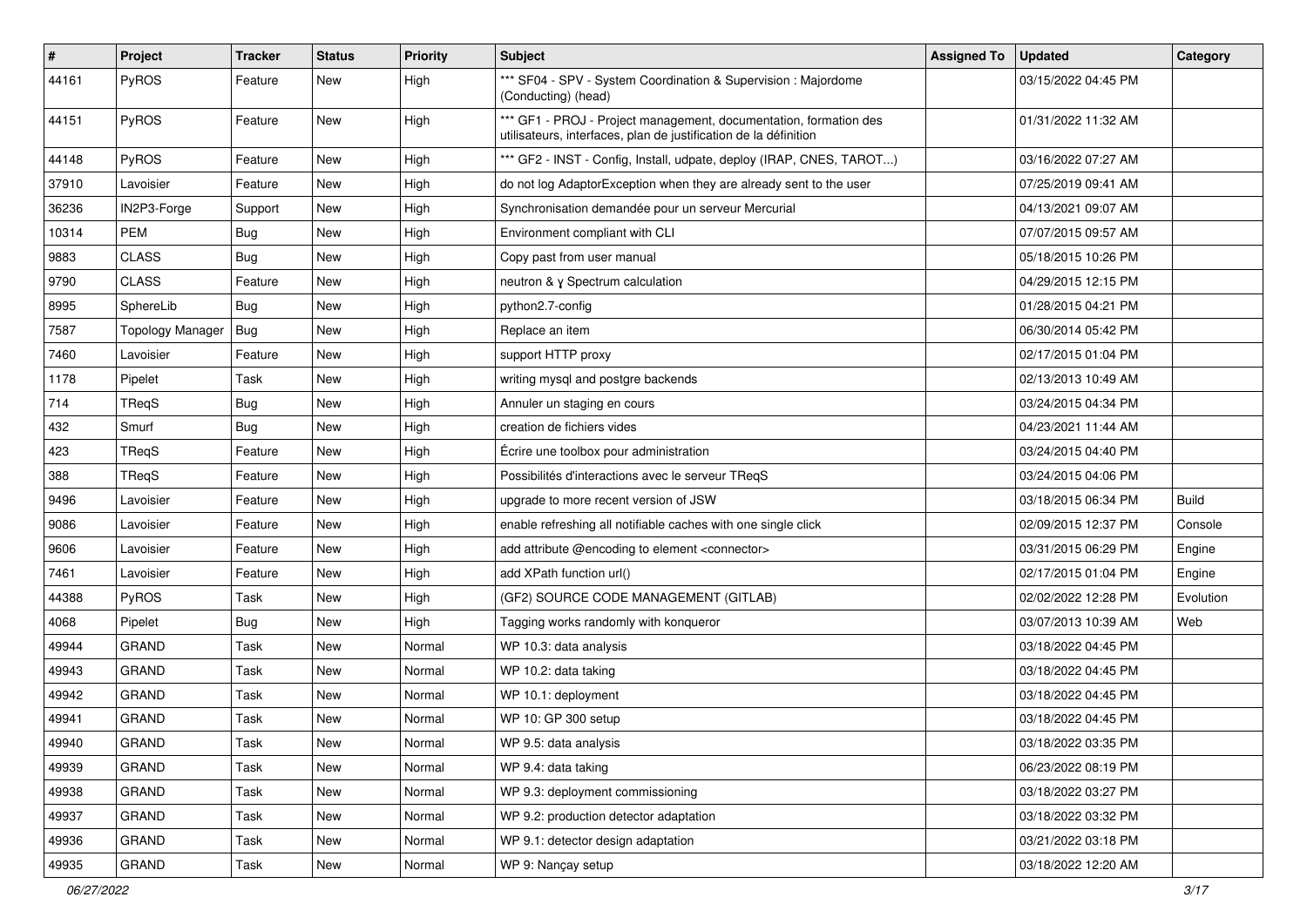| #     | Project      | <b>Tracker</b> | <b>Status</b> | <b>Priority</b> | Subject                                                | <b>Assigned To</b> | <b>Updated</b>      | Category |
|-------|--------------|----------------|---------------|-----------------|--------------------------------------------------------|--------------------|---------------------|----------|
| 49934 | <b>GRAND</b> | Task           | <b>New</b>    | Normal          | WP 8.3: trigger evaluation                             |                    | 03/21/2022 10:28 AM |          |
| 49933 | GRAND        | Task           | New           | Normal          | WP 8.2: final reconstruction                           |                    | 03/18/2022 04:39 PM |          |
| 49932 | <b>GRAND</b> | Task           | New           | Normal          | WP 8.1: SLT info definition                            |                    | 03/18/2022 04:39 PM |          |
| 49931 | <b>GRAND</b> | Task           | New           | Normal          | WP 8: data reconstruction study                        |                    | 03/21/2022 10:28 AM |          |
| 49930 | <b>GRAND</b> | Task           | New           | Normal          | WP 7: second level trigger (SLT)                       |                    | 03/21/2022 10:28 AM |          |
| 49929 | <b>GRAND</b> | Task           | New           | Normal          | WP 6.4: frontend implementation                        |                    | 04/14/2022 02:24 PM |          |
| 49928 | <b>GRAND</b> | Task           | <b>New</b>    | Normal          | WP 6.3: testbench                                      |                    | 06/24/2022 12:58 PM |          |
| 49927 | <b>GRAND</b> | Task           | New           | Normal          | WP 6.2: analytical method                              |                    | 06/24/2022 12:41 PM |          |
| 49926 | <b>GRAND</b> | Task           | New           | Normal          | WP 6.1: neuronal network method                        |                    | 03/21/2022 01:40 PM |          |
| 49925 | <b>GRAND</b> | Task           | <b>New</b>    | Normal          | WP 6: first level trigger (FLT)                        |                    | 03/21/2022 10:28 AM |          |
| 49924 | <b>GRAND</b> | Task           | New           | Normal          | WP 5.2: noise event selection                          |                    | 03/18/2022 05:13 PM |          |
| 49923 | <b>GRAND</b> | Task           | <b>New</b>    | Normal          | WP 5.5: EAS selection                                  |                    | 03/18/2022 05:13 PM |          |
| 49922 | <b>GRAND</b> | Task           | New           | Normal          | WP 5.4: reconstruction                                 |                    | 03/18/2022 05:13 PM |          |
| 49921 | <b>GRAND</b> | Task           | <b>New</b>    | Normal          | WP 5.3: calibration                                    |                    | 03/18/2022 05:13 PM |          |
| 49919 | GRAND        | Task           | <b>New</b>    | Normal          | WP 5.1: data taking                                    |                    | 03/18/2022 05:13 PM |          |
| 49918 | GRAND        | Task           | New           | Normal          | WP 5: GP 13/100 experimental DB analysis               |                    | 03/18/2022 05:13 PM |          |
| 49917 | <b>GRAND</b> | Task           | New           | Normal          | WP 4.2: validation                                     |                    | 03/18/2022 03:08 PM |          |
| 49916 | <b>GRAND</b> | Task           | New           | Normal          | WP 4.1: production, storing & management               |                    | 03/18/2022 03:06 PM |          |
| 49915 | <b>GRAND</b> | Task           | New           | Normal          | WP 4: Creating GRAND simulation                        |                    | 03/18/2022 12:20 AM |          |
| 49914 | GRAND        | Task           | <b>New</b>    | Normal          | WP 3.4: code distribution, software env.               |                    | 06/24/2022 01:41 PM |          |
| 49912 | <b>GRAND</b> | Task           | New           | Normal          | WP 3.3: manage software infra : CI, quality, DB engine |                    | 03/18/2022 03:03 PM |          |
| 49911 | <b>GRAND</b> | Task           | New           | Normal          | WP 3.2: calibration monotoring DB                      |                    | 03/18/2022 05:13 PM |          |
| 49910 | <b>GRAND</b> | Task           | New           | Normal          | WP 3.1: manage data event DB                           |                    | 06/24/2022 01:55 PM |          |
| 49909 | GRAND        | Task           | New           | Normal          | WP 3: software infra and database                      |                    | 06/24/2022 01:48 PM |          |
| 49906 | GRAND        | Task           | New           | Normal          | WP 1.1: finance                                        |                    | 03/18/2022 05:13 PM |          |
| 49905 | <b>GRAND</b> | Task           | New           | Normal          | WP 1: GRAND management                                 |                    | 03/18/2022 05:13 PM |          |
| 49904 | <b>GRAND</b> | Task           | <b>New</b>    | Normal          | WP 2.9: detector monotoring                            |                    | 03/18/2022 05:13 PM |          |
| 49903 | GRAND        | Task           | New           | Normal          | WP 2.8: detector calibration                           |                    | 03/18/2022 05:13 PM |          |
| 49901 | GRAND        | Task           | New           | Normal          | WP 2.6: common tools                                   |                    | 03/18/2022 05:13 PM |          |
| 49900 | <b>GRAND</b> | Task           | New           | Normal          | WP 2.5: reconstruction method                          |                    | 03/18/2022 02:57 PM |          |
| 49899 | GRAND        | Task           | New           | Normal          | WP 2.4: antenna network simulation                     |                    | 06/24/2022 02:48 PM |          |
| 49898 | GRAND        | Task           | New           | Normal          | WP 2.3: unit detector modeling and coding              |                    | 06/24/2022 02:11 PM |          |
| 49897 | GRAND        | Task           | New           | Normal          | WP 2.2: input output format fie                        |                    | 03/18/2022 12:22 AM |          |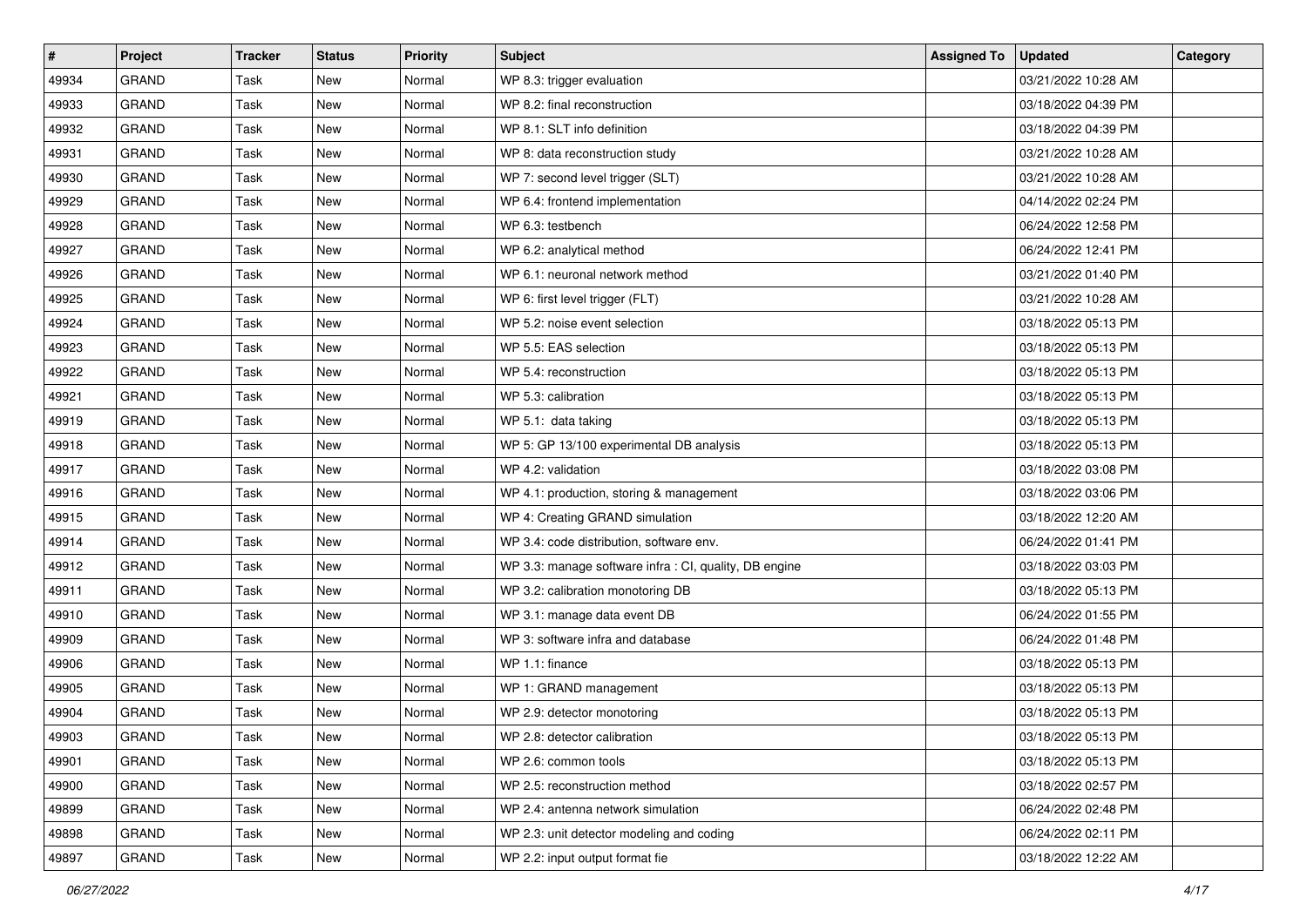| #     | Project      | <b>Tracker</b> | <b>Status</b> | <b>Priority</b> | <b>Subject</b>                                                                                                                        | <b>Assigned To</b> | <b>Updated</b>      | <b>Category</b> |
|-------|--------------|----------------|---------------|-----------------|---------------------------------------------------------------------------------------------------------------------------------------|--------------------|---------------------|-----------------|
| 49896 | <b>GRAND</b> | Task           | <b>New</b>    | Normal          | WP 2.1: software architecture and optimization                                                                                        |                    | 03/18/2022 05:13 PM |                 |
| 49895 | <b>GRAND</b> | Task           | <b>New</b>    | Normal          | WP 2: GRANDLIB modelization and software                                                                                              |                    | 06/24/2022 02:48 PM |                 |
| 49890 | PyROS        | Task           | New           | Normal          | Global Start & Stop (safe)                                                                                                            |                    | 03/16/2022 04:52 PM |                 |
| 49889 | PyROS        | Task           | New           | Normal          | Backup                                                                                                                                |                    | 03/16/2022 04:49 PM |                 |
| 49888 | PyROS        | Task           | <b>New</b>    | Normal          | Firewall                                                                                                                              |                    | 03/16/2022 04:48 PM |                 |
| 49887 | PyROS        | Task           | <b>New</b>    | Normal          | Hardware                                                                                                                              |                    | 03/16/2022 04:47 PM |                 |
| 49886 | PyROS        | Task           | <b>New</b>    | Normal          | System watch (Nagios, )                                                                                                               |                    | 03/16/2022 04:47 PM |                 |
| 49885 | PyROS        | Task           | New           | Normal          | Network                                                                                                                               |                    | 03/16/2022 04:46 PM |                 |
| 49878 | PyROS        | Task           | New           | Normal          | SF02-SCP integration - Lancement auto de l'agent de gestion du SP<br>lifecycle                                                        |                    | 03/16/2022 10:37 AM |                 |
| 49876 | PyROS        | Task           | <b>New</b>    | Normal          | Guitastro integration                                                                                                                 |                    | 03/16/2022 07:28 AM |                 |
| 49875 | PyROS        | Task           | <b>New</b>    | Normal          | (classic) Installation Guitastro & dependencies                                                                                       |                    | 03/16/2022 07:27 AM |                 |
| 49874 | PyROS        | Task           | New           | Normal          | (docker) Installation Guitastro & dependencies                                                                                        |                    | 03/16/2022 07:26 AM |                 |
| 49872 | PyROS        | Task           | New           | Normal          | Restauration de la config par défaut                                                                                                  |                    | 03/15/2022 11:10 PM |                 |
| 49871 | PyROS        | Task           | <b>New</b>    | Normal          | Config par défaut (à définir)                                                                                                         |                    | 03/15/2022 11:11 PM |                 |
| 49870 | PyROS        | Task           | <b>New</b>    | Normal          | Config générale : logo, pagination, couleurs, options générales, options par<br>feature,                                              |                    | 03/15/2022 11:11 PM |                 |
| 49543 | PyROS        | Task           | <b>New</b>    | Normal          | Users View (list & 1)                                                                                                                 |                    | 02/23/2022 06:06 PM |                 |
| 49262 | PyROS        | Task           | In progress   | Normal          | Sequence Validation                                                                                                                   |                    | 02/03/2022 02:50 PM |                 |
| 49253 | PyROS        | Task           | <b>New</b>    | Normal          | READ 1 & list                                                                                                                         |                    | 02/21/2022 03:21 PM |                 |
| 49252 | PyROS        | Task           | New           | Normal          | <b>WEB FORM</b>                                                                                                                       |                    | 02/17/2022 01:59 PM |                 |
| 49250 | PyROS        | Task           | <b>New</b>    | Normal          | <b>CREATE/UPDATE Sequence</b>                                                                                                         |                    | 02/23/2022 12:02 PM |                 |
| 49249 | PyROS        | Task           | In progress   | Normal          | General Menu for this feature                                                                                                         |                    | 02/03/2022 09:39 AM |                 |
| 49247 | PyROS        | Task           | <b>New</b>    | Normal          | State diagram (doc)                                                                                                                   |                    | 02/03/2022 09:34 AM |                 |
| 49246 | PyROS        | Task           | New           | Normal          | Sequence Lifecycle (status)                                                                                                           |                    | 02/03/2022 09:34 AM |                 |
| 49210 | PyROS        | Task           | <b>New</b>    | Normal          | CONFIGURATION GENERALE                                                                                                                |                    | 03/15/2022 11:11 PM |                 |
| 49157 | PyROS        | Task           | New           | Normal          | Super Super Agent qui surveille l'ensemble des super agents sur chaque<br>noeud (?)                                                   |                    | 01/31/2022 12:12 PM |                 |
| 49156 | PyROS        | Task           | New           | Normal          | Super Agent qui démarre et stoppe les autres agents, et surveille leur bonne<br>santé (les relance si besoin) => sur chaque noeud (?) |                    | 01/31/2022 12:12 PM |                 |
| 49155 | PyROS        | Task           | New           | Normal          | Architecture décentralisée en plusieurs noeuds (communication via BD)                                                                 |                    | 01/31/2022 12:09 PM |                 |
| 49152 | PyROS        | Task           | New           | Normal          | RUN/EXEC - Start & Stop software (et Agents)                                                                                          |                    | 05/24/2022 02:55 PM |                 |
| 49151 | PyROS        | Task           | New           | Normal          | Script central (pyros.py)                                                                                                             |                    | 01/31/2022 11:36 AM |                 |
| 49136 | PyROS        | Task           | New           | Normal          | GF04-SECU - Logging integration                                                                                                       |                    | 01/29/2022 12:54 AM |                 |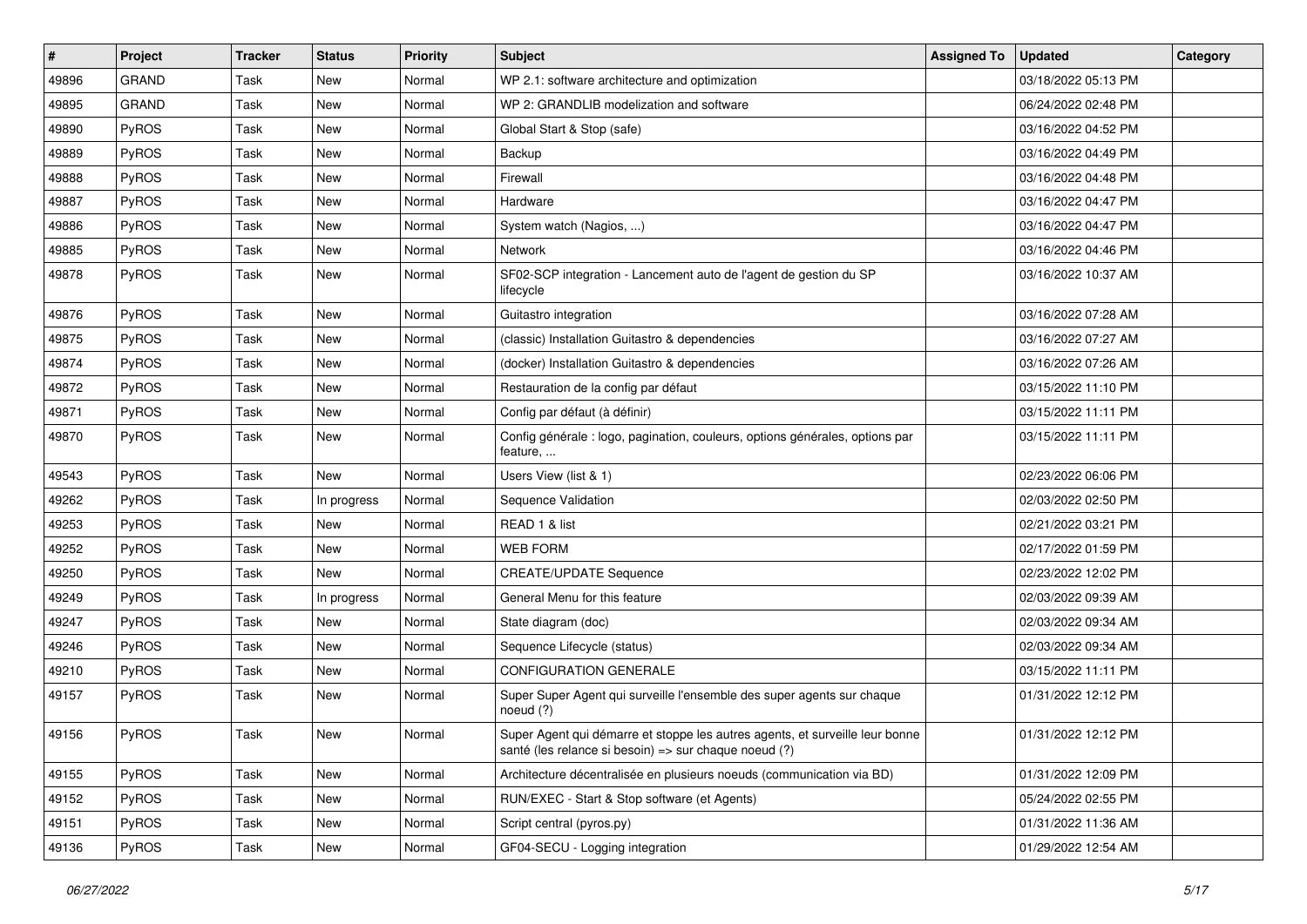| #     | Project     | <b>Tracker</b> | <b>Status</b> | Priority | <b>Subject</b>                                                                                   | <b>Assigned To</b> | <b>Updated</b>      | <b>Category</b> |
|-------|-------------|----------------|---------------|----------|--------------------------------------------------------------------------------------------------|--------------------|---------------------|-----------------|
| 49135 | PyROS       | Task           | New           | Normal   | SF15-SST integration                                                                             |                    | 01/29/2022 12:48 AM |                 |
| 49134 | PyROS       | Task           | <b>New</b>    | Normal   | SF14-OBC integration                                                                             |                    | 01/29/2022 12:52 AM |                 |
| 49133 | PyROS       | Task           | <b>New</b>    | Normal   | SF13-IAF integration                                                                             |                    | 01/29/2022 12:47 AM |                 |
| 49132 | PyROS       | Task           | New           | Normal   | SF12-IAN integration                                                                             |                    | 01/29/2022 12:48 AM |                 |
| 49131 | PyROS       | Task           | <b>New</b>    | Normal   | SF11-IPC integration                                                                             |                    | 01/29/2022 12:46 AM |                 |
| 49130 | PyROS       | Task           | New           | Normal   | SF10-CAL integration                                                                             |                    | 01/29/2022 12:46 AM |                 |
| 49129 | PyROS       | Task           | <b>New</b>    | Normal   | SF09-CMC integration                                                                             |                    | 01/29/2022 12:46 AM |                 |
| 49128 | PyROS       | Task           | New           | Normal   | SF08-EXE integration                                                                             |                    | 01/29/2022 12:45 AM |                 |
| 49127 | PyROS       | Task           | New           | Normal   | SF07-PLN integration                                                                             |                    | 01/29/2022 12:45 AM |                 |
| 49126 | PyROS       | Task           | <b>New</b>    | Normal   | SF06-ALR integration                                                                             |                    | 01/29/2022 12:45 AM |                 |
| 49125 | PyROS       | Task           | New           | Normal   | SF05-SEQ integration                                                                             |                    | 03/15/2022 11:03 PM |                 |
| 49124 | PyROS       | Task           | <b>New</b>    | Normal   | SF04-SPV integration                                                                             |                    | 01/29/2022 12:44 AM |                 |
| 49123 | PyROS       | Task           | New           | Normal   | SF03-ENV integration                                                                             |                    | 01/29/2022 12:50 AM |                 |
| 49122 | PyROS       | Task           | <b>New</b>    | Normal   | SF02-SCP integration                                                                             |                    | 01/29/2022 12:50 AM |                 |
| 49121 | PyROS       | Task           | <b>New</b>    | Normal   | SF01-USR integration                                                                             |                    | 01/29/2022 12:50 AM |                 |
| 49120 | PyROS       | Task           | <b>New</b>    | Normal   | General Design (structure, design, responsive, CSS)                                              |                    | 01/29/2022 12:50 AM |                 |
| 48784 | <b>XLDP</b> | Bug            | <b>New</b>    | Normal   | Jobs en erreurs depuis le 19/01 19h30                                                            |                    | 01/20/2022 10:12 AM |                 |
| 48307 | PyROS       | Task           | <b>New</b>    | Normal   | Send, Receive, and Process Commands (Agent <= > Agent)                                           |                    | 12/14/2021 02:57 PM |                 |
| 48290 | PyROS       | Task           | New           | Normal   | Auto mode                                                                                        |                    | 12/14/2021 12:35 PM |                 |
| 48289 | PyROS       | Task           | <b>New</b>    | Normal   | Entity (AgentDevice class)                                                                       |                    | 12/14/2021 12:32 PM |                 |
| 48288 | PyROS       | Task           | New           | Normal   | Entity (DeviceController class)                                                                  |                    | 12/14/2021 12:31 PM |                 |
| 48287 | PyROS       | Task           | New           | Normal   | cRuD (only Read & Delete) - View (& Kill) currently running Agents                               |                    | 12/14/2021 12:26 PM |                 |
| 48286 | PyROS       | Task           | <b>New</b>    | Normal   | Lancement auto et gestion des éventuels AgentDevices associés                                    |                    | 12/14/2021 12:22 PM |                 |
| 48285 | PyROS       | Task           | New           | Normal   | Lancement auto et gestion du DeviceController associé                                            |                    | 12/14/2021 12:22 PM |                 |
| 48284 | PyROS       | Task           | New           | Normal   | Lancement auto et gestion des Components associés (qui sont aussi des<br>DeviceController)       |                    | 12/14/2021 12:20 PM |                 |
| 48280 | PyROS       | Task           | <b>New</b>    | Normal   | Agent dérivé de l'Agent général (ex: AgentA, AgentB, AgentC, ou AgentM<br>pour le envmonitoring) |                    | 12/14/2021 03:00 PM |                 |
| 48279 | PyROS       | Task           | New           | Normal   | General LOGGING (fichiers texte, écran en mode debug)                                            |                    | 03/16/2022 04:45 PM |                 |
| 48276 | PyROS       | Task           | New           | Normal   | Scripts d'installation docker                                                                    |                    | 12/14/2021 11:44 AM |                 |
| 48275 | PyROS       | Task           | New           | Normal   | version PROD TNC Nouvelle Calédonie - instance docker de production sur<br>site final            |                    | 12/14/2021 11:42 AM |                 |
| 48274 | PyROS       | Task           | New           | Normal   | version TEST TNC France - instance docker de test en France                                      |                    | 12/14/2021 11:42 AM |                 |
| 48273 | PyROS       | Task           | New           | Normal   | version DEV guitalens - instance docker sur serveur guitalens                                    |                    | 12/14/2021 11:46 AM |                 |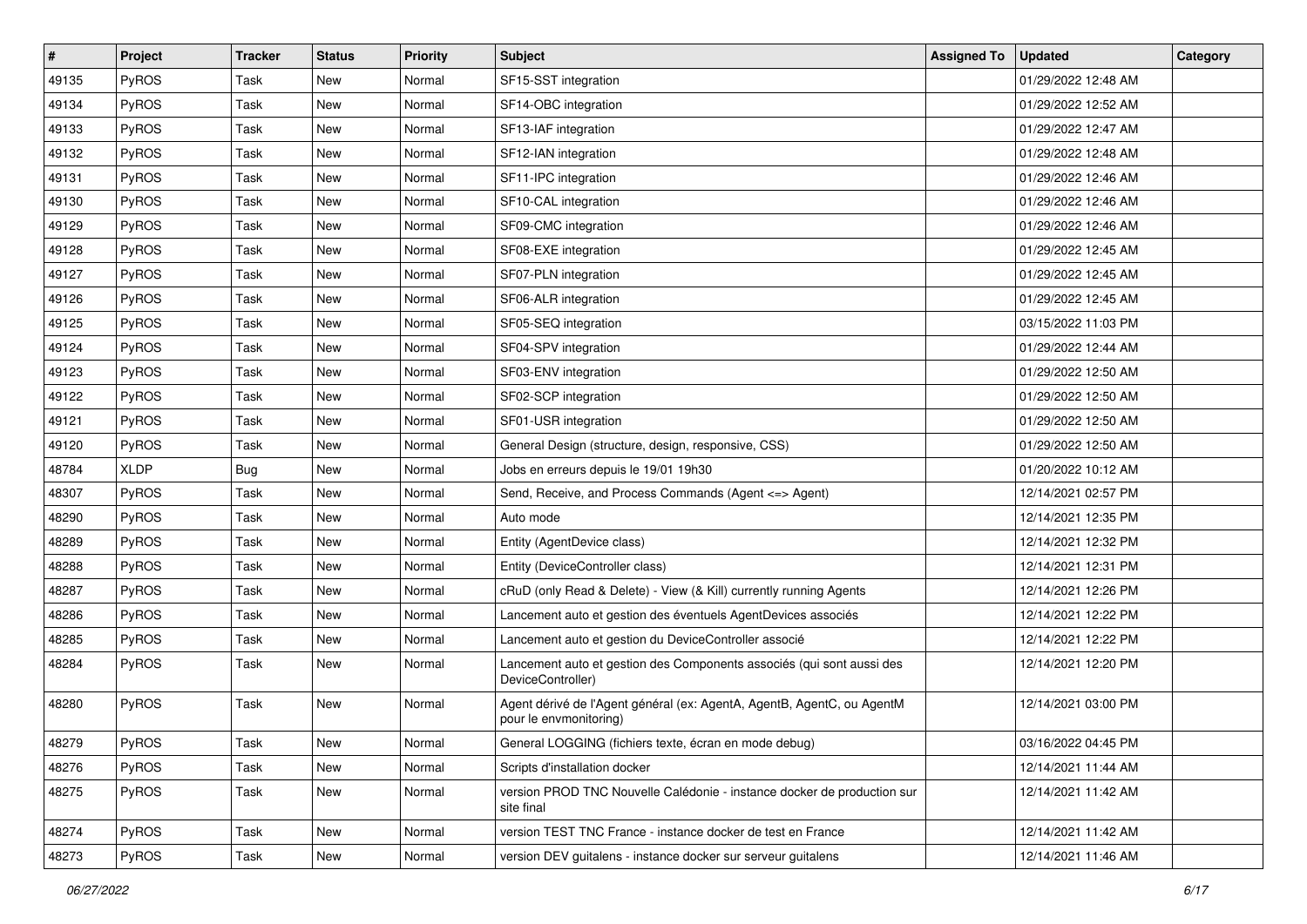| #     | Project   | <b>Tracker</b> | <b>Status</b> | <b>Priority</b> | <b>Subject</b>                                                                                                 | <b>Assigned To</b> | <b>Updated</b>      | Category |
|-------|-----------|----------------|---------------|-----------------|----------------------------------------------------------------------------------------------------------------|--------------------|---------------------|----------|
| 48270 | PyROS     | Task           | New           | Normal          | SCRIPT INSTALL/UPDATE (PYROS/pyros.py) (uniquement pour la partie<br>install & update)                         |                    | 02/23/2022 05:57 PM |          |
| 48223 | LabInvent | Task           | New           | Normal          | instance perso (docker)                                                                                        |                    | 12/13/2021 11:08 AM |          |
| 48222 | LabInvent | Task           | New           | Normal          | (NEW func) Gérer Suivi d'un User                                                                               |                    | 12/13/2021 10:39 AM |          |
| 48005 | LabInvent | Task           | New           | Normal          | <b>Bugfix toutes les Deprecated Errors</b>                                                                     |                    | 12/06/2021 02:37 PM |          |
| 47966 | LabInvent | Task           | <b>New</b>    | Normal          | Ajouter test Commande (avec devis joint)                                                                       |                    | 11/30/2021 04:17 PM |          |
| 47959 | LabInvent | Task           | New           | Normal          | *** F - ENTITY - Fournisseurs                                                                                  |                    | 11/30/2021 12:57 PM |          |
| 47958 | LabInvent | Task           | New           | Normal          | delete (generic)                                                                                               |                    | 11/30/2021 12:47 PM |          |
| 47957 | LabInvent | Feature        | New           | Normal          | *** F - ENTITY - Les GROUPES (de User ou Materiel) : Thématique, Métier,<br>Projet, Site (+ Pole ou Service ?) |                    | 12/13/2021 11:12 AM |          |
| 47954 | LabInvent | Task           | New           | Normal          | 1 - CREATED                                                                                                    |                    | 11/30/2021 01:27 PM |          |
| 47953 | LabInvent | Task           | New           | Normal          | 2a - TOBEORDERED (optionnel)                                                                                   |                    | 11/30/2021 01:27 PM |          |
| 47951 | LabInvent | Feature        | New           | Normal          | *** F - Etiquettes & Imprimantes                                                                               |                    | 11/30/2021 01:42 PM |          |
| 47950 | LabInvent | Task           | New           | Normal          | DB complète à mettre à jour                                                                                    |                    | 11/30/2021 12:26 PM |          |
| 47946 | LabInvent | Task           | New           | Normal          | classic only                                                                                                   |                    | 12/03/2021 09:50 AM |          |
| 47945 | LabInvent | Task           | New           | Normal          | <b>ALL</b>                                                                                                     |                    | 11/30/2021 12:23 PM |          |
| 47935 | LabInvent | Task           | New           | Normal          | 2b - VALIDATED                                                                                                 |                    | 11/30/2021 01:27 PM |          |
| 47932 | LabInvent | Feature        | New           | Normal          | *** F - DOC (documentation)                                                                                    |                    | 11/30/2021 01:10 PM |          |
| 47930 | LabInvent | Task           | New           | Normal          | *** F - ENTITY - QrCode                                                                                        |                    | 11/30/2021 01:26 PM |          |
| 47925 | LabInvent | Task           | <b>New</b>    | Normal          | (après cakephp v4) Passer à Php 8                                                                              |                    | 11/30/2021 11:48 AM |          |
| 47924 | LabInvent | Task           | New           | Normal          | (après 3.9) Passer à v4                                                                                        |                    | 11/30/2021 11:48 AM |          |
| 47913 | LabInvent | Task           | New           | Normal          | ROLES (profils)                                                                                                |                    | 11/30/2021 01:39 PM |          |
| 47911 | LabInvent | Task           | <b>New</b>    | Normal          | Create/Update (add_edit generic)                                                                               |                    | 11/30/2021 11:04 AM |          |
| 47907 | LabInvent | Task           | New           | Normal          | *** F - Config YAML (champs materiels) : champs obligatoires,<br>recommandés, ou readonly                      |                    | 11/30/2021 01:25 PM |          |
| 47895 | LabInvent | Feature        | New           | Normal          | *** F - ENTITY - Documents attachés (à Materiel ou Suivi)                                                      |                    | 12/13/2021 11:09 AM |          |
| 47893 | LabInvent | Task           | New           | Normal          | Views                                                                                                          |                    | 11/30/2021 01:21 PM |          |
| 47889 | LabInvent | Task           | New           | Normal          | Changer statut - setStatusTo*()                                                                                |                    | 11/30/2021 01:19 PM |          |
| 47885 | LabInvent | Task           | New           | Normal          | filtrage (voir formulaire index)                                                                               |                    | 11/30/2021 01:30 PM |          |
| 47883 | LabInvent | Task           | New           | Normal          | formulaire de recherche multi-critères                                                                         |                    | 11/30/2021 01:30 PM |          |
| 47880 | LabInvent | Task           | New           | Normal          | Read - index                                                                                                   |                    | 11/30/2021 01:16 PM |          |
| 47873 | LabInvent | Task           | New           | Normal          | Model (Entity & Table)                                                                                         |                    | 12/01/2021 09:37 AM |          |
| 47871 | LabInvent | Task           | New           | Normal          | Autorisations                                                                                                  |                    | 11/30/2021 01:29 PM |          |
| 47870 | LabInvent | Task           | New           | Normal          | Tests (Materiels)                                                                                              |                    | 11/30/2021 03:38 PM |          |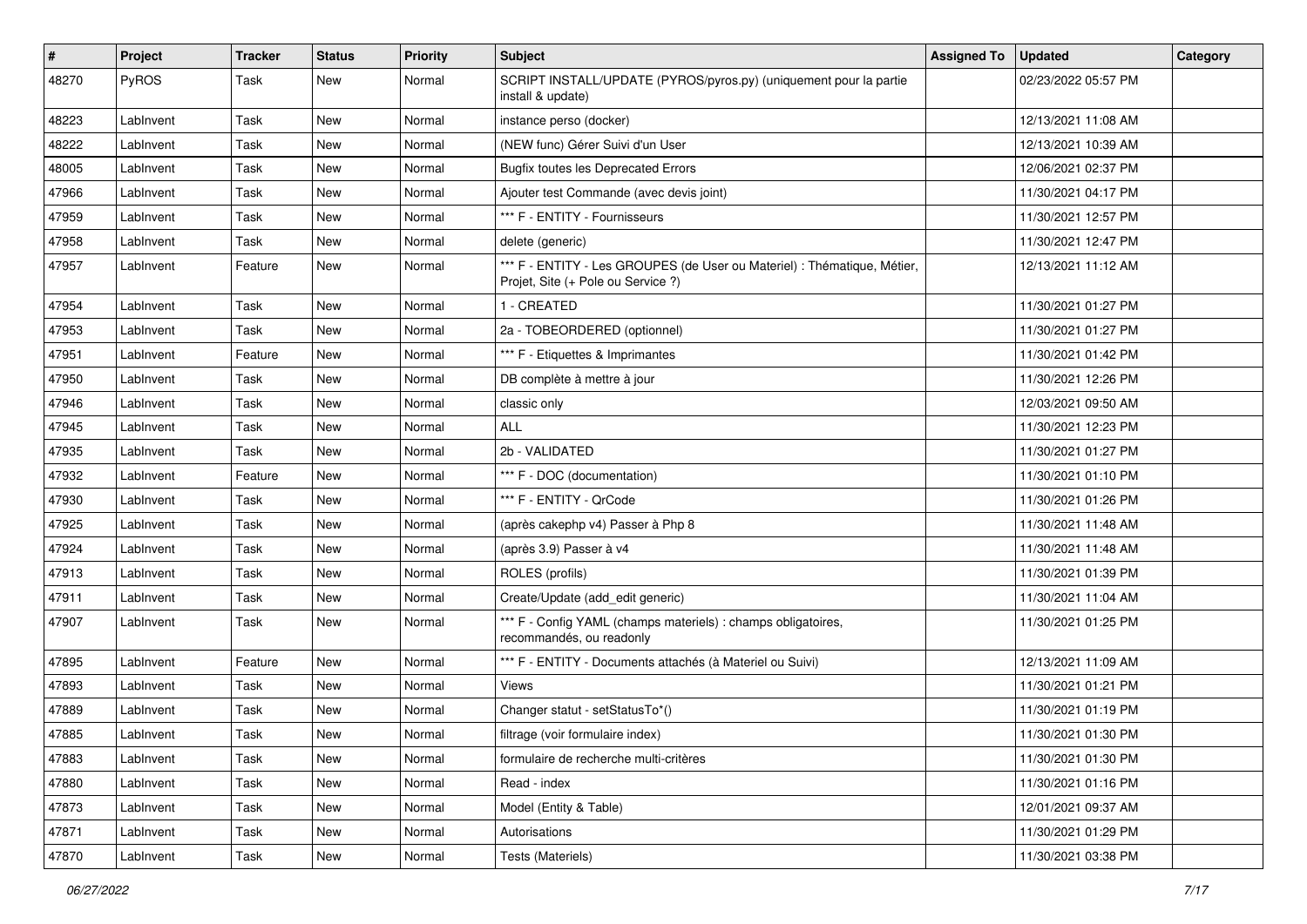| #     | Project      | <b>Tracker</b> | <b>Status</b> | <b>Priority</b> | <b>Subject</b>                                                | <b>Assigned To</b> | <b>Updated</b>      | Category |
|-------|--------------|----------------|---------------|-----------------|---------------------------------------------------------------|--------------------|---------------------|----------|
| 47869 | LabInvent    | Feature        | New           | Normal          | *** F - Tests                                                 |                    | 12/06/2021 02:28 PM |          |
| 47868 | LabInvent    | Task           | New           | Normal          | *** F - Super Entité (AppController, AppTable)                |                    | 11/30/2021 01:34 PM |          |
| 47865 | LabInvent    | Feature        | New           | Normal          | *** F - Configuration générale                                |                    | 12/13/2021 11:06 AM |          |
| 47864 | LabInvent    | Feature        | New           | Normal          | *** F - ENTITY - Autres                                       |                    | 11/30/2021 12:57 PM |          |
| 47862 | LabInvent    | Feature        | New           | Normal          | *** F - ENTITY - Prets (de Materiel)                          |                    | 12/13/2021 11:10 AM |          |
| 47447 | PyROS        | Task           | New           | Normal          | (F05) ACTIONS (CRUD), VIEWS, and AUTHORIZATIONS               |                    | 02/23/2022 10:45 AM |          |
| 47446 | PyROS        | Task           | New           | Normal          | <b>DOSSIER SSI</b>                                            |                    | 10/11/2021 11:32 AM |          |
| 47445 | <b>PyROS</b> | Task           | New           | Normal          | CAHIER DE RECETTE (NC)                                        |                    | 10/11/2021 11:31 AM |          |
| 47444 | PyROS        | Task           | New           | Normal          | MANUELS UTILISATION, INSTALLATION, ET MAINTENANCE             |                    | 10/11/2021 11:31 AM |          |
| 47443 | PyROS        | Task           | New           | Normal          | RAPPORT DES TESTS & VALIDATIONS (application du plan de test) |                    | 10/11/2021 11:31 AM |          |
| 47442 | PyROS        | Task           | New           | Normal          | PLAN DE TESTS ET DE VALIDATIONS                               |                    | 10/11/2021 11:33 AM |          |
| 47441 | PyROS        | Task           | New           | Normal          | DOSSIER DE DÉFINITION                                         |                    | 10/11/2021 11:32 AM |          |
| 47440 | PyROS        | Task           | New           | Normal          | <b>LIVRABLES</b>                                              |                    | 10/11/2021 11:29 AM |          |
| 47439 | PyROS        | Task           | New           | Normal          | PA et PK CNES                                                 |                    | 01/31/2022 11:29 AM |          |
| 47438 | PyROS        | Task           | New           | Normal          | PK5 (2023-06) - Doc LIVRABLES (et Présentations)              |                    | 10/11/2021 11:26 AM |          |
| 47437 | <b>PyROS</b> | Task           | New           | Normal          | PA4.1 (2023-05) - Présentations et Rapport Avancement         |                    | 10/11/2021 11:25 AM |          |
| 47436 | PyROS        | Task           | New           | Normal          | PK4 (2023-02) - Doc LIVRABLES (et Présentations)              |                    | 10/11/2021 11:23 AM |          |
| 47435 | PyROS        | Task           | New           | Normal          | PA3.2 (2023-02) - Présentations et Rapport Avancement         |                    | 10/11/2021 11:22 AM |          |
| 47433 | PyROS        | Task           | New           | Normal          | PA3.1 (2023-01) - Présentations et Rapport Avancement         |                    | 10/11/2021 11:22 AM |          |
| 47432 | PyROS        | Task           | New           | Normal          | PK3 (2023-01) - Doc LIVRABLES (et Présentations)              |                    | 10/11/2021 11:20 AM |          |
| 47431 | <b>PyROS</b> | Task           | New           | Normal          | PA2.2 (2022-10) - Présentations et Rapport Avancement         |                    | 10/11/2021 11:19 AM |          |
| 47430 | PyROS        | Task           | New           | Normal          | PA2.1 (2022-08) - Présentations et Rapport Avancement         |                    | 10/11/2021 11:18 AM |          |
| 47428 | PyROS        | Task           | New           | Normal          | PK2 (2022-06) - Présentations + RA + Doc LIVRABLES            |                    | 01/31/2022 11:34 AM |          |
| 47419 | PyROS        | Task           | New           | Normal          | F16 FUNCTIONAL Tests                                          |                    | 10/11/2021 10:11 AM |          |
| 47418 | PyROS        | Task           | New           | Normal          | F15 FUNCTIONAL Tests                                          |                    | 10/11/2021 10:11 AM |          |
| 47416 | <b>PyROS</b> | Task           | New           | Normal          | F13 FUNCTIONAL Tests                                          |                    | 10/11/2021 10:11 AM |          |
| 47415 | PyROS        | Task           | New           | Normal          | <b>F12 FUNCTIONAL Tests</b>                                   |                    | 10/11/2021 10:11 AM |          |
| 47414 | PyROS        | Task           | New           | Normal          | F11 FUNCTIONAL Tests                                          |                    | 10/11/2021 10:10 AM |          |
| 47413 | <b>PyROS</b> | Task           | New           | Normal          | <b>F10 FUNCTIONAL Tests</b>                                   |                    | 10/11/2021 10:10 AM |          |
| 47412 | PyROS        | Task           | In progress   | Normal          | F09 Tests                                                     |                    | 10/12/2021 03:01 PM |          |
| 47411 | PyROS        | Task           | New           | Normal          | <b>F08 FUNCTIONAL Tests</b>                                   |                    | 10/11/2021 10:10 AM |          |
| 47410 | PyROS        | Task           | New           | Normal          | <b>F07 FUNCTIONAL Tests</b>                                   |                    | 10/11/2021 10:10 AM |          |
| 47409 | PyROS        | Task           | New           | Normal          | F06 FUNCTIONAL Tests                                          |                    | 10/11/2021 10:10 AM |          |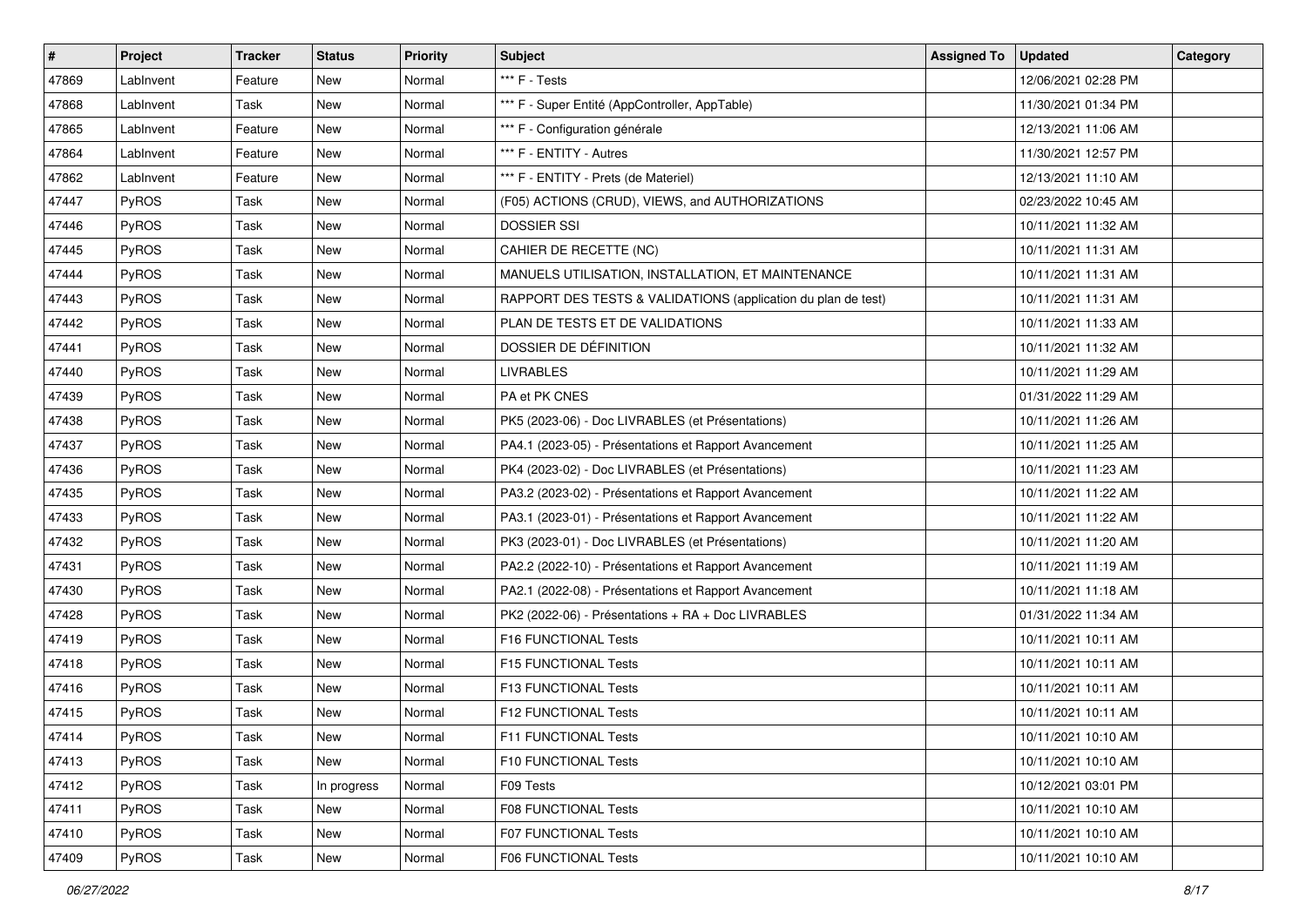| #     | Project | <b>Tracker</b> | <b>Status</b> | <b>Priority</b> | Subject                                                                                            | <b>Assigned To</b> | <b>Updated</b>      | <b>Category</b> |
|-------|---------|----------------|---------------|-----------------|----------------------------------------------------------------------------------------------------|--------------------|---------------------|-----------------|
| 47408 | PyROS   | Task           | In progress   | Normal          | F05 Tests                                                                                          |                    | 10/12/2021 03:00 PM |                 |
| 47407 | PyROS   | Task           | In progress   | Normal          | F04 Tests                                                                                          |                    | 10/12/2021 03:00 PM |                 |
| 47406 | PyROS   | Task           | In progress   | Normal          | F03 Tests                                                                                          |                    | 10/12/2021 03:00 PM |                 |
| 47405 | PyROS   | Task           | In progress   | Normal          | F02 Tests                                                                                          |                    | 10/12/2021 02:59 PM |                 |
| 47403 | PyROS   | Task           | New           | Normal          | <b>HIGH LEVEL FUNCTION TESTS - Transversal functionalities TESTs</b><br>involving several features |                    | 10/11/2021 10:08 AM |                 |
| 47402 | PyROS   | Task           | New           | Normal          | INTEGRATION TESTS - FEATURES integration tests with each other                                     |                    | 10/11/2021 10:07 AM |                 |
| 47401 | PyROS   | Task           | New           | Normal          | FUNCTIONAL TESTS - Each FEATURE functional tests                                                   |                    | 10/11/2021 11:42 AM |                 |
| 47393 | PyROS   | Task           | New           | Normal          | Device Config file (cf F14)                                                                        |                    | 12/14/2021 12:33 PM |                 |
| 47392 | PyROS   | Task           | New           | Normal          | Device Commands Grammar (Generic & Native)                                                         |                    | 12/14/2021 12:32 PM |                 |
| 47391 | PyROS   | Task           | New           | Normal          | Device Simulator (DeviceSimulator)                                                                 |                    | 12/14/2021 12:32 PM |                 |
| 47390 | PyROS   | Task           | <b>New</b>    | Normal          | Device Agent (AgentDevice) (de type Agent)                                                         |                    | 12/14/2021 12:32 PM |                 |
| 47389 | PyROS   | Task           | New           | Normal          | Device Controller (DeviceController)                                                               |                    | 12/14/2021 12:29 PM |                 |
| 47387 | PyROS   | Task           | New           | Normal          | (F14) CRUD config                                                                                  |                    | 01/29/2022 01:24 AM |                 |
| 47386 | PyROS   | Task           | <b>New</b>    | Normal          | (F03) Initial data (fixture)                                                                       |                    | 12/15/2021 07:32 AM |                 |
| 47375 | PyROS   | Task           | New           | Normal          | Association quota SP                                                                               |                    | 10/11/2021 10:37 AM |                 |
| 46790 | PyROS   | Task           | New           | Normal          | F16 - EXIGENCES satisfaites (+ tests mis à jour)                                                   |                    | 09/14/2021 02:47 PM |                 |
| 46789 | PyROS   | Task           | New           | Normal          | F15 - EXIGENCES satisfaites (+ tests mis à jour)                                                   |                    | 09/14/2021 02:47 PM |                 |
| 46788 | PyROS   | Task           | <b>New</b>    | Normal          | (F14) EXIGENCES satisfaites (+ tests mis à jour)                                                   |                    | 01/29/2022 01:24 AM |                 |
| 46787 | PyROS   | Task           | New           | Normal          | (F09) REQUIREMENTS validated (+ tests udpated)                                                     |                    | 12/14/2021 12:18 PM |                 |
| 46786 | PyROS   | Task           | New           | Normal          | F08 - EXIGENCES satisfaites (+ tests mis à jour)                                                   |                    | 09/14/2021 02:45 PM |                 |
| 46785 | PyROS   | Task           | New           | Normal          | F07 - EXIGENCES satisfaites (+ tests mis à jour)                                                   |                    | 09/14/2021 02:44 PM |                 |
| 46783 | PyROS   | Task           | New           | Normal          | F04 - EXIGENCES satisfaites (+ tests mis à jour)                                                   |                    | 09/14/2021 02:43 PM |                 |
| 46782 | PyROS   | Task           | New           | Normal          | F03 - EXIGENCES satisfaites (+ tests mis à jour)                                                   |                    | 09/14/2021 02:43 PM |                 |
| 46781 | PyROS   | Task           | <b>New</b>    | Normal          | (F02) EXIGENCES satisfaites (+ tests mis à jour)                                                   |                    | 01/29/2022 01:27 AM |                 |
| 46780 | PyROS   | Task           | New           | Normal          | (F01) EXIGENCES satisfaites (+ tests mis à jour)                                                   |                    | 10/08/2021 06:01 PM |                 |
| 45818 | PyROS   | Task           | New           | Normal          | (F14) TESTS to validate this feature                                                               |                    | 08/09/2021 10:43 AM |                 |
| 45816 | PyROS   | Task           | <b>New</b>    | Normal          | <b>SP Delete</b>                                                                                   |                    | 10/28/2021 08:35 AM |                 |
| 45815 | PyROS   | Task           | New           | Normal          | test_SCP_manage_quota                                                                              |                    | 09/22/2021 04:47 PM |                 |
| 45811 | PyROS   | Task           | New           | Normal          | SP update                                                                                          |                    | 11/03/2021 09:16 AM |                 |
| 45810 | PyROS   | Task           | New           | Normal          | SP Read (view list and view 1)                                                                     |                    | 10/27/2021 02:47 PM |                 |
| 45809 | PyROS   | Task           | New           | Normal          | SP Create                                                                                          |                    | 10/27/2021 08:42 AM |                 |
| 45791 | PyROS   | Task           | New           | Normal          | PA1.1 (2022-03) - Présentations et Rapport Avancement                                              |                    | 10/11/2021 11:14 AM |                 |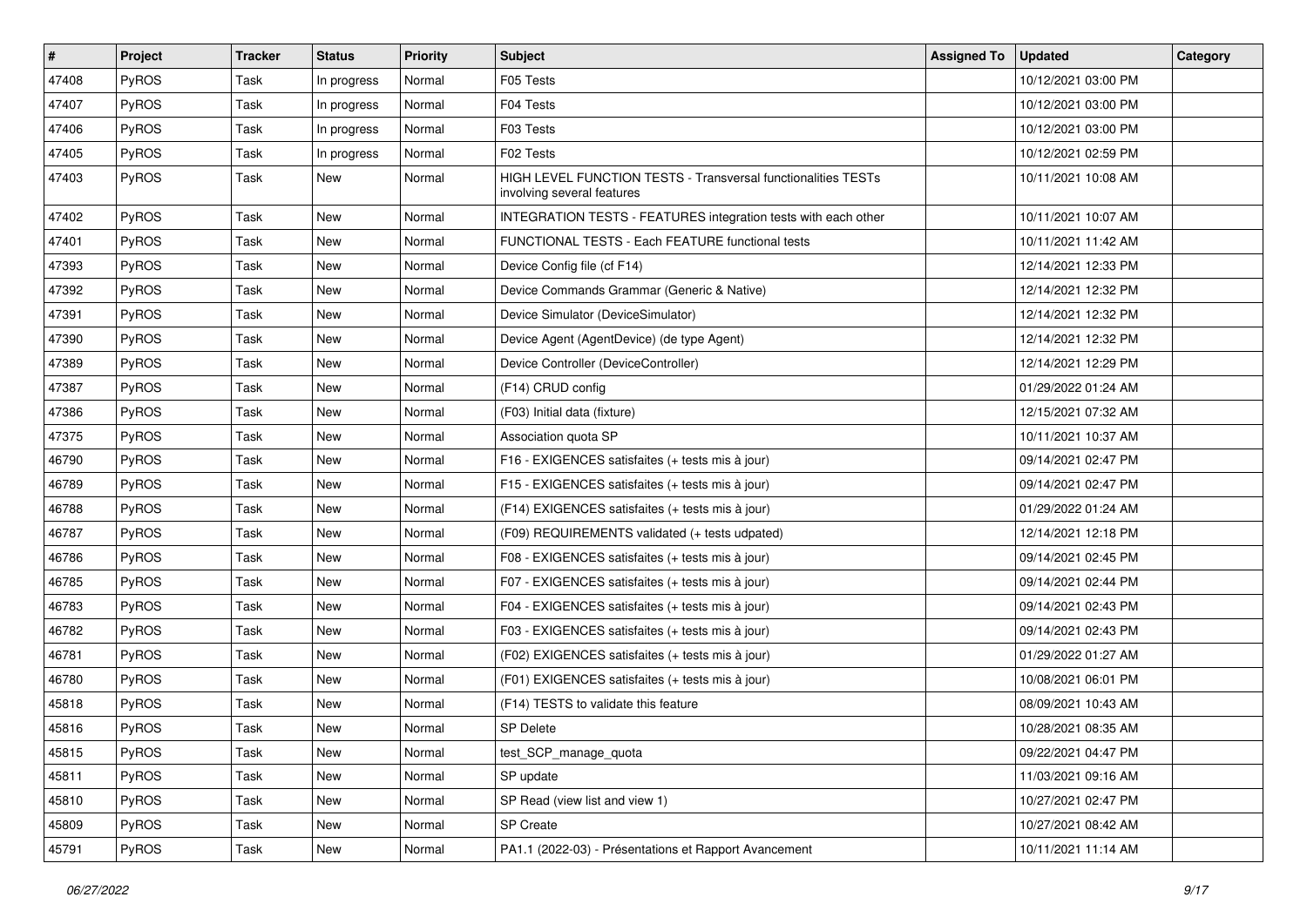| #     | Project      | <b>Tracker</b> | <b>Status</b> | Priority | <b>Subject</b>                                                                                                          | <b>Assigned To</b> | <b>Updated</b>      | Category |
|-------|--------------|----------------|---------------|----------|-------------------------------------------------------------------------------------------------------------------------|--------------------|---------------------|----------|
| 45790 | <b>PyROS</b> | Task           | <b>New</b>    | Normal   | PK1 (2022-01) - Présentations + RA + Doc LIVRABLES                                                                      |                    | 01/31/2022 11:33 AM |          |
| 45781 | PyROS        | Task           | In progress   | Normal   | Documentation et Présentations pour les PA et PK CNES                                                                   |                    | 01/31/2022 11:32 AM |          |
| 45776 | <b>PyROS</b> | Task           | <b>New</b>    | Normal   | <b>Test User Delete</b>                                                                                                 |                    | 08/13/2021 01:46 PM |          |
| 45772 | <b>PyROS</b> | Task           | New           | Normal   | Test User Read (view list and view 1)                                                                                   |                    | 08/13/2021 01:51 PM |          |
| 45766 | PyROS        | Task           | <b>New</b>    | Normal   | <b>Test User Update</b>                                                                                                 |                    | 08/13/2021 01:53 PM |          |
| 45762 | PyROS        | Task           | New           | Normal   | <b>Test User Connexion</b>                                                                                              |                    | 08/13/2021 01:55 PM |          |
| 45761 | PyROS        | Task           | <b>New</b>    | Normal   | Test User Create (registration)                                                                                         |                    | 08/13/2021 01:54 PM |          |
| 45756 | <b>PyROS</b> | Task           | New           | Normal   | QUOTA & PRIO - Gestion du quota et de la priorité                                                                       |                    | 10/11/2021 10:35 AM |          |
| 45749 | <b>PyROS</b> | Task           | In progress   | Normal   | Gérer le retrait et le retour d'un device (panne, désactiver/réactiver un<br>device)                                    |                    | 08/09/2021 10:42 AM |          |
| 45748 | <b>PyROS</b> | Task           | <b>New</b>    | Normal   | Définir Accesseurs (getX())                                                                                             |                    | 01/29/2022 01:21 AM |          |
| 45556 | <b>PyROS</b> | Task           | New           | Normal   | User activation/deactivation                                                                                            |                    | 06/25/2021 08:18 AM |          |
| 45552 | PyROS        | Task           | New           | Normal   | General configuration integration                                                                                       |                    | 03/15/2022 11:15 PM |          |
| 45484 | <b>PyROS</b> | Feature        | <b>New</b>    | Normal   | **** D5 - Images management (L1-L2)                                                                                     |                    | 02/02/2022 02:36 PM |          |
| 45481 | <b>PyROS</b> | Feature        | New           | Normal   | **** D2 - Users & Programs                                                                                              |                    | 03/29/2022 09:17 AM |          |
| 45452 | <b>PyROS</b> | Story          | <b>New</b>    | Normal   | *** REQ-0XX REQUIREMENTS FROM CNES (PR)                                                                                 |                    | 06/14/2021 01:17 PM |          |
| 45346 | PyROS        | Task           | New           | Normal   | (F10) ENTITIES - Initial data (fixture)                                                                                 |                    | 06/03/2021 09:17 AM |          |
| 45295 | <b>PyROS</b> | Task           | New           | Normal   | Create DARK files (acquisition)                                                                                         |                    | 05/27/2021 11:22 AM |          |
| 45294 | <b>PyROS</b> | Task           | New           | Normal   | Create BIAS files (acquisition)                                                                                         |                    | 05/27/2021 11:22 AM |          |
| 45293 | <b>PyROS</b> | Task           | <b>New</b>    | Normal   | Create FLAT files (acquisition)                                                                                         |                    | 05/27/2021 11:21 AM |          |
| 45292 | PyROS        | Task           | New           | Normal   | (F10) TESTS to validate this feature                                                                                    |                    | 05/27/2021 11:11 AM |          |
| 45291 | <b>PyROS</b> | Task           | <b>New</b>    | Normal   | (F10) AUTHORIZATIONS for this feature (who can do what):<br>documentation & implementation                              |                    | 06/08/2021 08:19 AM |          |
| 45290 | PyROS        | Task           | New           | Normal   | (F10) ENTITIES - definition & implementation                                                                            |                    | 06/03/2021 09:17 AM |          |
| 45195 | <b>PyROS</b> | Story          | New           | Normal   | REQ-122 Page information état agent                                                                                     |                    | 05/12/2021 12:18 PM |          |
| 45194 | <b>PyROS</b> | Story          | New           | Normal   | REQ-121 Limiter le nombre d'essais de connexion d'un utilisateur                                                        |                    | 05/12/2021 12:17 PM |          |
| 45193 | PyROS        | Story          | <b>New</b>    | Normal   | REQ-120 Pages web dédiées pour gérer différents besoins                                                                 |                    | 05/12/2021 12:17 PM |          |
| 45192 | <b>PyROS</b> | Story          | <b>New</b>    | Normal   | REQ-119 Analyse images : le service de traitement d'images doit être<br>interopérable (à distance, par service externe) |                    | 05/12/2021 12:17 PM |          |
| 45191 | <b>PyROS</b> | Story          | <b>New</b>    | Normal   | REQ-118 Avoir un obturateur sur les caméras (Utile pour faire les Dark)                                                 |                    | 05/12/2021 12:16 PM |          |
| 45190 | PyROS        | Story          | <b>New</b>    | Normal   | REQ-117 Calibration : génération des images de calibration en fonction du<br>temps (DBF) (Dark dépend du temps pose)    |                    | 05/12/2021 12:16 PM |          |
| 45189 | <b>PyROS</b> | Story          | <b>New</b>    | Normal   | REQ-116 Calibration astro: trouver une solution quand l'image est<br>distendue (distortion)                             |                    | 05/12/2021 12:16 PM |          |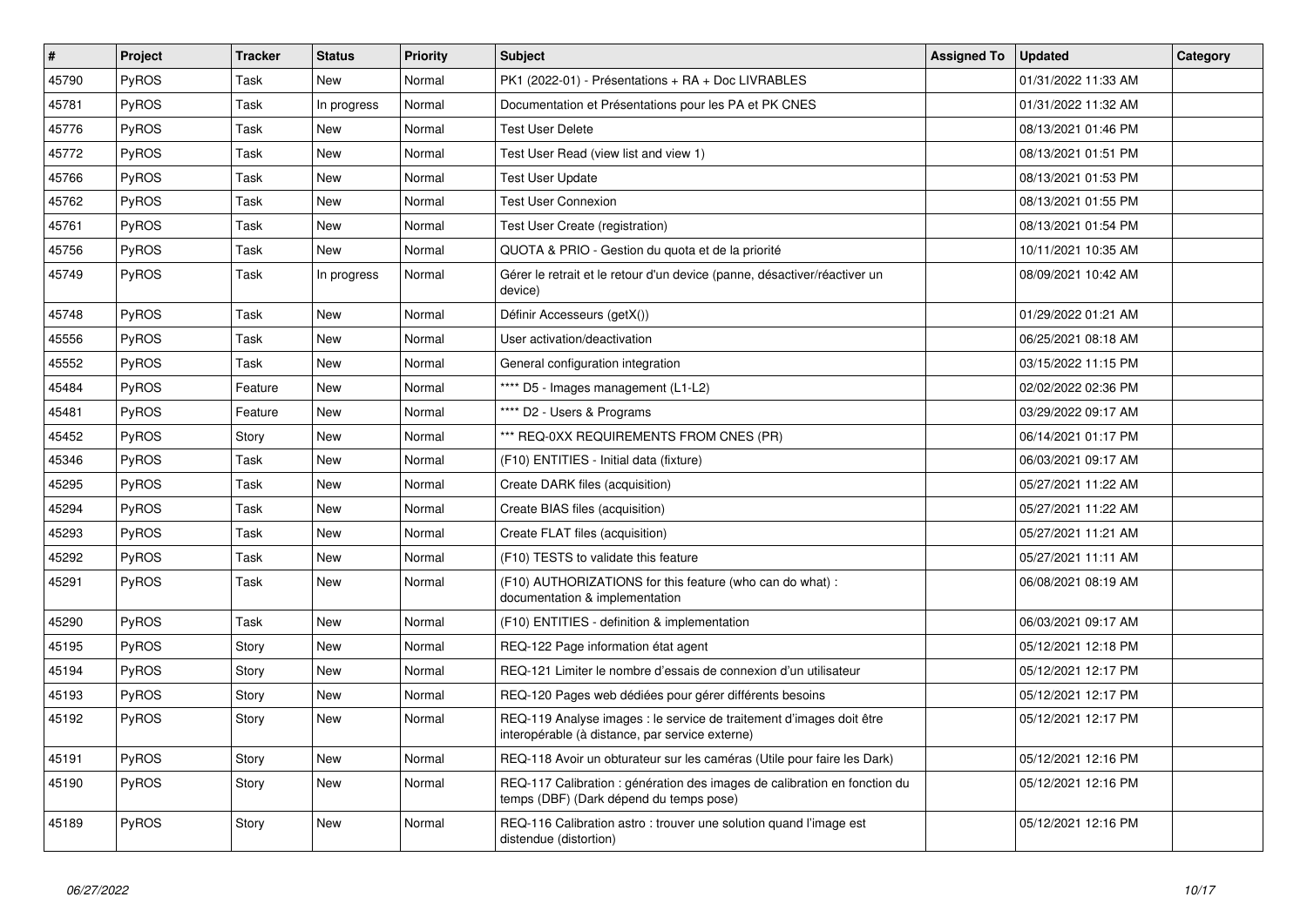| $\sharp$ | Project      | <b>Tracker</b> | <b>Status</b> | <b>Priority</b> | <b>Subject</b>                                                                                                   | <b>Assigned To</b> | <b>Updated</b>      | <b>Category</b> |
|----------|--------------|----------------|---------------|-----------------|------------------------------------------------------------------------------------------------------------------|--------------------|---------------------|-----------------|
| 45188    | PyROS        | Story          | <b>New</b>    | Normal          | REQ-115 Calibration : traiter efficacement les fichiers de calibration DBF<br>(dark, bias, flat)                 |                    | 05/12/2021 12:15 PM |                 |
| 45187    | PyROS        | Story          | New           | Normal          | REQ-114 Planification des séquences : Equité                                                                     |                    | 05/12/2021 12:15 PM |                 |
| 45186    | PyROS        | Story          | <b>New</b>    | Normal          | REQ-113 Planification des séquences : Efficacité, efficience                                                     |                    | 05/12/2021 12:15 PM |                 |
| 45185    | PyROS        | Story          | <b>New</b>    | Normal          | REQ-112 Planification des séquences : Flexibilité                                                                |                    | 05/12/2021 12:14 PM |                 |
| 45184    | PyROS        | Story          | New           | Normal          | REQ-111 Mise en sécurité automatique en cas de cyclone                                                           |                    | 03/16/2022 04:38 PM |                 |
| 45183    | PyROS        | Story          | <b>New</b>    | Normal          | REQ-110 Arrêt et redémarrage automatique en cas de coupure électrique                                            |                    | 03/16/2022 04:38 PM |                 |
| 45182    | PyROS        | Story          | New           | Normal          | REQ-109 Afficher infos utiles sur les requetes/séquences                                                         |                    | 05/12/2021 12:13 PM |                 |
| 45181    | PyROS        | Story          | New           | Normal          | REQ-108 Pouvoir déposer dans différents systèmes de coordonnées                                                  |                    | 02/22/2022 04:38 PM |                 |
| 45180    | PyROS        | Story          | <b>New</b>    | Normal          | REQ-107 Suivi complet d'une requête, depuis son dépot, jusqu'à son<br>exécution, en passant par sa planification |                    | 05/12/2021 12:12 PM |                 |
| 45179    | PyROS        | Story          | <b>New</b>    | Normal          | REQ-106 Requete appartient à un SP (lié à un PI qui est lié à des users)                                         |                    | 05/12/2021 12:12 PM |                 |
| 45178    | PyROS        | Story          | <b>New</b>    | Normal          | REQ-105 Pouvoir enlever une séquence (scène) déposée pour en déposer<br>une autre                                |                    | 05/12/2021 12:11 PM |                 |
| 45177    | PyROS        | Story          | <b>New</b>    | Normal          | REQ-104 Rôles utilisateurs (profils)                                                                             |                    | 05/12/2021 12:11 PM |                 |
| 45176    | PyROS        | Story          | New           | Normal          | REQ-103 Connexion unique pour accéder à tous les services, si possible via<br>annuaire LDAP                      |                    | 05/12/2021 12:10 PM |                 |
| 45175    | PyROS        | Story          | <b>New</b>    | Normal          | REQ-102 Surveillance et sécurisation de la BD                                                                    |                    | 03/16/2022 04:38 PM |                 |
| 45174    | <b>PyROS</b> | Story          | New           | Normal          | REQ-213 Sauvegarde temporaire des images brutes pour opérations de<br>maintenance                                |                    | 05/12/2021 12:01 PM |                 |
| 45173    | PyROS        | Story          | <b>New</b>    | Normal          | REQ-212 Espace privé pour extensions et déploiement sans git                                                     |                    | 05/12/2021 12:00 PM |                 |
| 45172    | PyROS        | Story          | New           | Normal          | REQ-211 Allsky scan                                                                                              |                    | 05/12/2021 11:58 AM |                 |
| 45171    | PyROS        | Story          | <b>New</b>    | Normal          | REQ-210 Affichage contenu BD                                                                                     |                    | 05/12/2021 11:58 AM |                 |
| 45170    | PyROS        | Story          | New           | Normal          | REQ-209 Lecture des logs                                                                                         |                    | 05/12/2021 11:58 AM |                 |
| 45169    | PyROS        | Story          | <b>New</b>    | Normal          | REQ-208 Lecture et téléchargement des images                                                                     |                    | 05/12/2021 11:57 AM |                 |
| 45168    | PyROS        | Story          | <b>New</b>    | Normal          | REQ-207 Rapports de synthèse, outils de monitoring                                                               |                    | 05/12/2021 11:57 AM |                 |
| 45167    | <b>PyROS</b> | Story          | New           | Normal          | REQ-206 Espace mutualisé (comme CADOR)                                                                           |                    | 05/12/2021 11:57 AM |                 |
| 45166    | <b>PyROS</b> | Story          | New           | Normal          | REQ-205 Bandeau en haut de pages pour messages d'info ou<br>avertissement                                        |                    | 05/12/2021 11:56 AM |                 |
| 45165    | PyROS        | Story          | New           | Normal          | REQ-204 Architecture site, différents espaces selon les roles                                                    |                    | 05/12/2021 11:56 AM |                 |
| 45164    | PyROS        | Story          | New           | Normal          | REQ-203 GUI multilingue (choix de la langue)                                                                     |                    | 05/12/2021 11:55 AM |                 |
| 45163    | PyROS        | Story          | New           | Normal          | REQ-013 PYROS-10 ordonnancement temps réel                                                                       |                    | 07/01/2021 08:30 AM |                 |
| 45162    | PyROS        | Story          | New           | Normal          | REQ-014 PYROS-10 priorité et quotas utilisateurs                                                                 |                    | 07/01/2021 08:29 AM |                 |
| 45161    | PyROS        | Story          | New           | Normal          | REQ-011 PYROS-10 ordonnanceur sur chaque télescope                                                               |                    | 07/01/2021 08:29 AM |                 |
| 45160    | PyROS        | Story          | New           | Normal          | REQ-012 PYROS-10 limiter les temps morts entre requêtes                                                          |                    | 05/12/2021 10:47 AM |                 |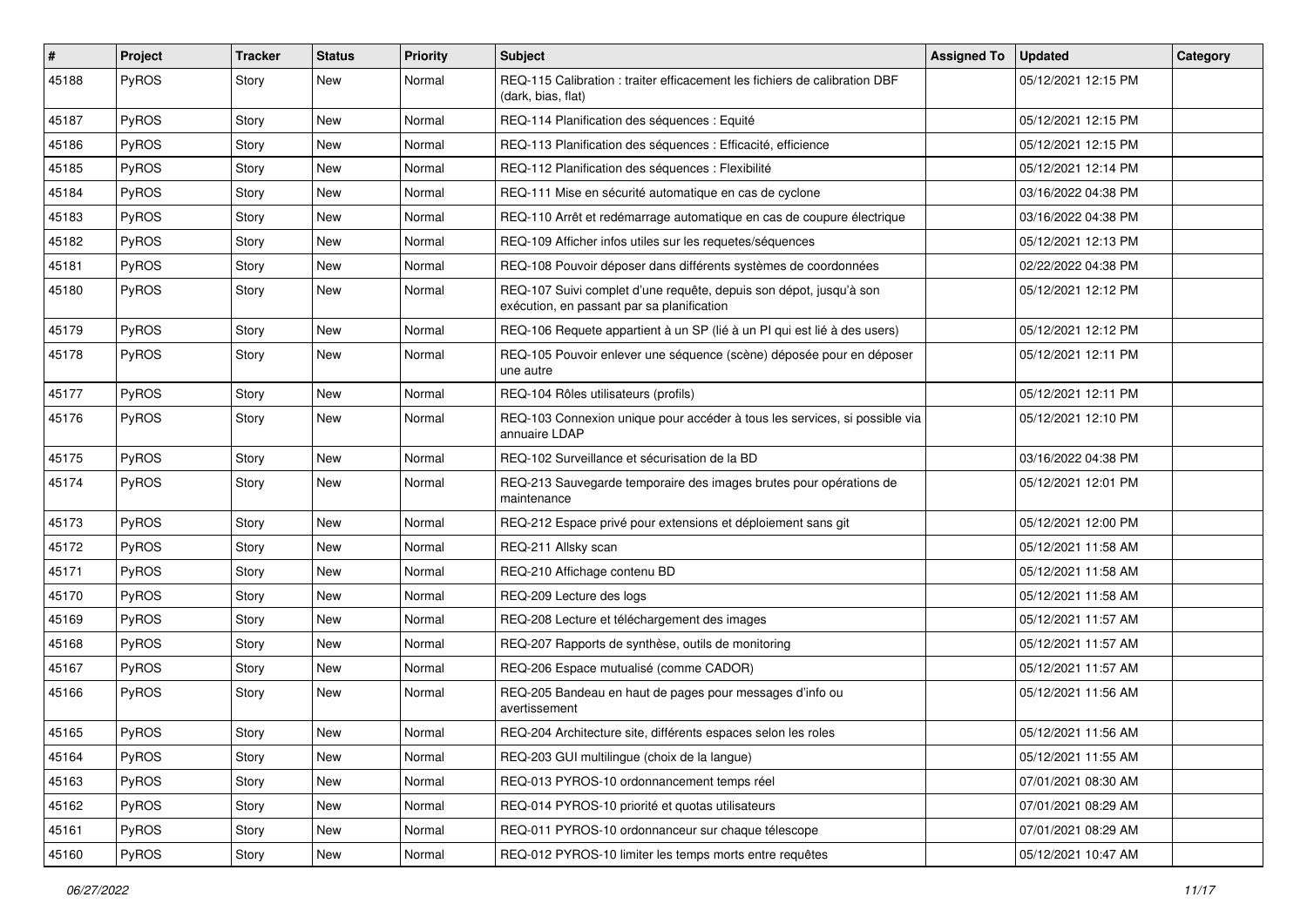| #     | Project | <b>Tracker</b> | <b>Status</b> | <b>Priority</b> | Subject                                                                                 | <b>Assigned To</b> | <b>Updated</b>      | Category |
|-------|---------|----------------|---------------|-----------------|-----------------------------------------------------------------------------------------|--------------------|---------------------|----------|
| 45159 | PyROS   | Story          | New           | Normal          | REQ-003 Interface avec les données CNRS de manière authentifiée                         |                    | 05/12/2021 10:46 AM |          |
| 45158 | PyROS   | Story          | New           | Normal          | REQ-006 Notification de changement d'état d'une requête                                 |                    | 05/12/2021 10:45 AM |          |
| 45157 | PyROS   | Story          | New           | Normal          | REQ-002 Déclenchement des jobs sur déclenchement au lieu de scrutation                  |                    | 05/12/2021 11:46 AM |          |
| 45156 | PyROS   | Story          | New           | Normal          | REQ-004 POC GTRS et websocket                                                           |                    | 05/12/2021 11:45 AM |          |
| 45155 | PyROS   | Story          | New           | Normal          | REQ-001 planification de tâches récurrentes                                             |                    | 05/12/2021 10:44 AM |          |
| 45154 | PyROS   | Story          | New           | Normal          | REQ-070 SSI_010 Spécifications techniques SSI                                           |                    | 03/16/2022 04:42 PM |          |
| 45153 | PyROS   | Story          | New           | Normal          | REQ-051 Sécurité des systèmes informatique (SSI)                                        |                    | 03/16/2022 04:44 PM |          |
| 45152 | PyROS   | Story          | New           | Normal          | REQ-068 ACCEPT_010 Plan de validation et d'essai                                        |                    | 05/12/2021 10:42 AM |          |
| 45151 | PyROS   | Story          | New           | Normal          | REQ-069 Plan de validation et d'essai                                                   |                    | 05/12/2021 10:42 AM |          |
| 45150 | PyROS   | Story          | <b>New</b>    | Normal          | REQ-066 QUALIF_030 Exigence                                                             |                    | 05/12/2021 10:41 AM |          |
| 45149 | PyROS   | Story          | New           | Normal          | REQ-067 Qualification des exigences                                                     |                    | 05/12/2021 10:41 AM |          |
| 45148 | PyROS   | Story          | New           | Normal          | REQ-063 Qualification opérationnelle                                                    |                    | 05/12/2021 10:40 AM |          |
| 45147 | PyROS   | Story          | New           | Normal          | REQ-059 Qualification technique                                                         |                    | 05/12/2021 10:40 AM |          |
| 45146 | PyROS   | Story          | <b>New</b>    | Normal          | REQ-064 Déploiement                                                                     |                    | 05/12/2021 10:39 AM |          |
| 45145 | PyROS   | Story          | New           | Normal          | REQ-062 QUALIF_020 Qualification opérationnelle                                         |                    | 05/12/2021 10:39 AM |          |
| 45144 | PyROS   | Story          | New           | Normal          | REQ-060 JUSTIF_010 Justification de la définition                                       |                    | 05/12/2021 10:38 AM |          |
| 45143 | PyROS   | Story          | New           | Normal          | REQ-061 Justification de la définition                                                  |                    | 05/12/2021 10:37 AM |          |
| 45142 | PyROS   | Story          | <b>New</b>    | Normal          | REQ-058 QUALIF_010 Qualification technique                                              |                    | 05/12/2021 10:37 AM |          |
| 45141 | PyROS   | Story          | New           | Normal          | REQ-056 INTERFACE_010 Interfaçage avec PyROS                                            |                    | 05/12/2021 10:36 AM |          |
| 45140 | PyROS   | Story          | New           | Normal          | REQ-057 Interfaçage avec TAROT NC                                                       |                    | 05/12/2021 10:36 AM |          |
| 45139 | PyROS   | Story          | New           | Normal          | REQ-054 Documentation et Formation                                                      |                    | 05/12/2021 10:35 AM |          |
| 45138 | PyROS   | Story          | New           | Normal          | REQ-055 ERGO 040 Documentation                                                          |                    | 05/12/2021 10:35 AM |          |
| 45137 | PyROS   | Story          | <b>New</b>    | Normal          | REQ-053 ERGO_030 Formation                                                              |                    | 05/12/2021 10:35 AM |          |
| 45136 | PyROS   | Story          | New           | Normal          | REQ-052 ERGO 020 Operabilité                                                            |                    | 05/12/2021 10:34 AM |          |
| 45135 | PyROS   | Story          | New           | Normal          | REQ-050 SURETE_260 Système informatique (SSI)                                           |                    | 03/16/2022 04:42 PM |          |
| 45134 | PyROS   | Story          | New           | Normal          | REQ-043 SURETE 180 Sécurité des personnes : lumière                                     |                    | 05/12/2021 10:33 AM |          |
| 45133 | PyROS   | Story          | New           | Normal          | REQ-042 SURETE_170 Sécurité des personnes : système d'arrêt<br>automatique              |                    | 05/12/2021 10:33 AM |          |
| 45132 | PyROS   | Story          | New           | Normal          | REQ-031 SURETE 040 Automatisation du bâtiment                                           |                    | 05/12/2021 10:32 AM |          |
| 45131 | PyROS   | Story          | New           | Normal          | REQ-049 SURETE 250 Transfert des données                                                |                    | 03/16/2022 04:16 PM |          |
| 45130 | PyROS   | Story          | New           | Normal          | REQ-047 SURETE_240 Sauvegarde des données brutes                                        |                    | 03/16/2022 04:42 PM |          |
| 45129 | PyROS   | Story          | New           | Normal          | REQ-046 SURETE_210 Arrêt du système en cas de condition<br>météorologiques défavorables |                    | 03/16/2022 04:42 PM |          |
| 45128 | PyROS   | Story          | New           | Normal          | REQ-045 SECURITE_200 Système d'alerte                                                   |                    | 03/16/2022 04:42 PM |          |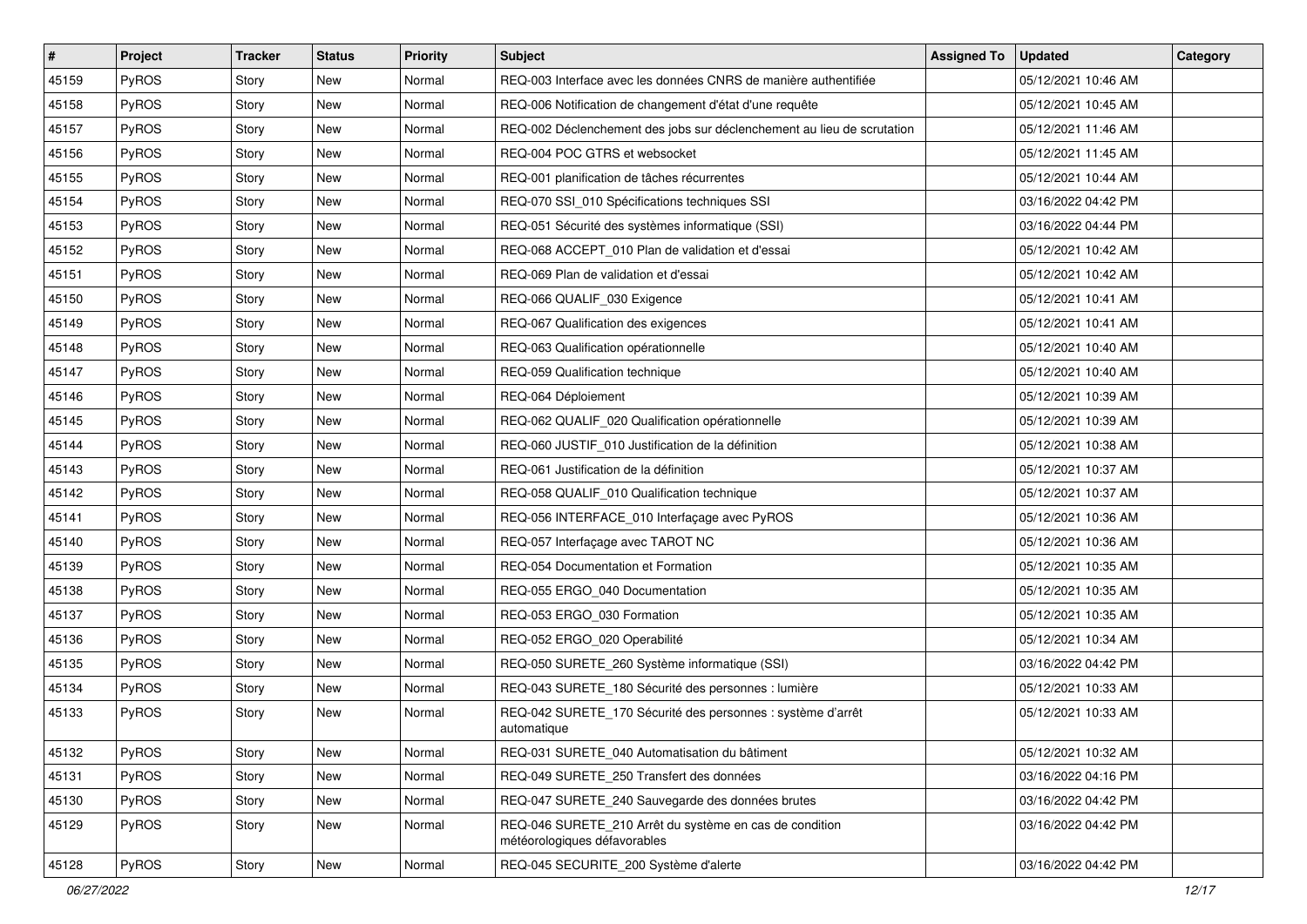| #     | Project | <b>Tracker</b> | <b>Status</b> | <b>Priority</b> | Subject                                                                         | <b>Assigned To</b> | <b>Updated</b>      | Category |
|-------|---------|----------------|---------------|-----------------|---------------------------------------------------------------------------------|--------------------|---------------------|----------|
| 45127 | PyROS   | Story          | New           | Normal          | REQ-044 SURETE_190 Sécurité des personnes : système d'arrêt d'urgence           |                    | 05/12/2021 10:30 AM |          |
| 45126 | PyROS   | Story          | <b>New</b>    | Normal          | REQ-048 sauvegarde des données brutes                                           |                    | 03/16/2022 04:43 PM |          |
| 45125 | PyROS   | Story          | New           | Normal          | REQ-041 information sur les composants (ajout)                                  |                    | 05/12/2021 10:29 AM |          |
| 45124 | PyROS   | Story          | New           | Normal          | REQ-038 focalisation, alignement,                                               |                    | 05/12/2021 10:29 AM |          |
| 45123 | PyROS   | Story          | <b>New</b>    | Normal          | REQ-036 logiciel pour la maintenance à distance                                 |                    | 05/12/2021 10:28 AM |          |
| 45122 | PyROS   | Story          | New           | Normal          | REQ-032 automatisation du bâtiment et du télescope                              |                    | 05/12/2021 10:27 AM |          |
| 45121 | PyROS   | Story          | New           | Normal          | REQ-009 requêtes de calibration                                                 |                    | 05/12/2021 10:54 AM |          |
| 45120 | PyROS   | Story          | New           | Normal          | REQ-017 Information sur les requêtes soumises par l'utilisateur                 |                    | 05/12/2021 10:55 AM |          |
| 45119 | PyROS   | Story          | New           | Normal          | REQ-008 requêtes SST flexibles                                                  |                    | 05/12/2021 10:54 AM |          |
| 45118 | PyROS   | Story          | <b>New</b>    | Normal          | REQ-016 informations sur les composants de l'observatoire                       |                    | 05/12/2021 10:55 AM |          |
| 45117 | PyROS   | Story          | New           | Normal          | REQ-019 Mise à disposition des images et mesures                                |                    | 05/12/2021 10:55 AM |          |
| 45116 | PyROS   | Story          | New           | Normal          | REQ-039 SURETE_160 Sauvegarde des pannes                                        |                    | 05/12/2021 10:56 AM |          |
| 45115 | PyROS   | Story          | New           | Normal          | REQ-035 SURETE_130 Maintenance à distance                                       |                    | 05/12/2021 10:56 AM |          |
| 45114 | PyROS   | Story          | New           | Normal          | REQ-021 FONC_020 Saut en déclinaison entre chaque image                         |                    | 05/12/2021 10:15 AM |          |
| 45113 | PyROS   | Story          | New           | Normal          | REQ-024 FONC_080 Directions et trajectoires accessibles                         |                    | 05/12/2021 10:11 AM |          |
| 45112 | PyROS   | Story          | New           | Normal          | REQ-023 FONC_030 Délai de reprogrammation                                       |                    | 05/12/2021 10:00 AM |          |
| 45103 | PyROS   | Story          | New           | Normal          | REQ-033 SURETE 050 Prise en compte de la météo                                  |                    | 03/16/2022 04:42 PM |          |
| 45102 | PyROS   | Story          | <b>New</b>    | Normal          | REQ-029 Métadonnées des images                                                  |                    | 05/11/2021 04:44 PM |          |
| 45101 | PyROS   | Story          | New           | Normal          | REQ-034 SURETE_080 Coupure électrique                                           |                    | 03/16/2022 04:42 PM |          |
| 45100 | PyROS   | Story          | <b>New</b>    | Normal          | REQ-026 Plage d'angles horaires et ligne d'horizon                              |                    | 05/11/2021 04:38 PM |          |
| 45099 | PyROS   | Story          | New           | Normal          | REQ-037 SURETE_140 Vérification du fonctionnement du télescope :<br>calibration |                    | 05/11/2021 04:35 PM |          |
| 45098 | PyROS   | Story          | <b>New</b>    | Normal          | REQ-030 SURETE_30 Répartition des nuits                                         |                    | 05/11/2021 04:27 PM |          |
| 45097 | PyROS   | Story          | New           | Normal          | REQ-028 FONC_180 Métadonnées pour les poursuites LEO (optionnelle)              |                    | 05/11/2021 04:45 PM |          |
| 45096 | PyROS   | Story          | New           | Normal          | REQ-027 FONC_170 Métadonnées                                                    |                    | 05/11/2021 04:44 PM |          |
| 45095 | PyROS   | Story          | New           | Normal          | REQ-018 Cloisonnement des données                                               |                    | 05/11/2021 04:17 PM |          |
| 45051 | PyROS   | Task           | New           | Normal          | Implémenter le protocole Indi avec une classe DeviceControllerIndi              |                    | 05/06/2021 05:05 PM |          |
| 45049 | PyROS   | Task           | New           | Normal          | <b>CAMERA FLI</b>                                                               |                    | 07/16/2021 09:34 AM |          |
| 45048 | PyROS   | Task           | New           | Normal          | HARDWARE DEVICES definition, test, config, management                           |                    | 10/08/2021 05:51 PM |          |
| 45046 | PyROS   | Task           | New           | Normal          | Manual mode                                                                     |                    | 12/14/2021 12:34 PM |          |
| 45035 | PyROS   | Task           | New           | Normal          | Resilience (failure tolerance)                                                  |                    | 05/06/2021 12:58 PM |          |
| 45034 | PyROS   | Task           | New           | Normal          | Resilience (failure tolerance)                                                  |                    | 05/06/2021 12:58 PM |          |
| 44999 | PyROS   | Task           | New           | Normal          | Execution                                                                       |                    | 12/14/2021 12:35 PM |          |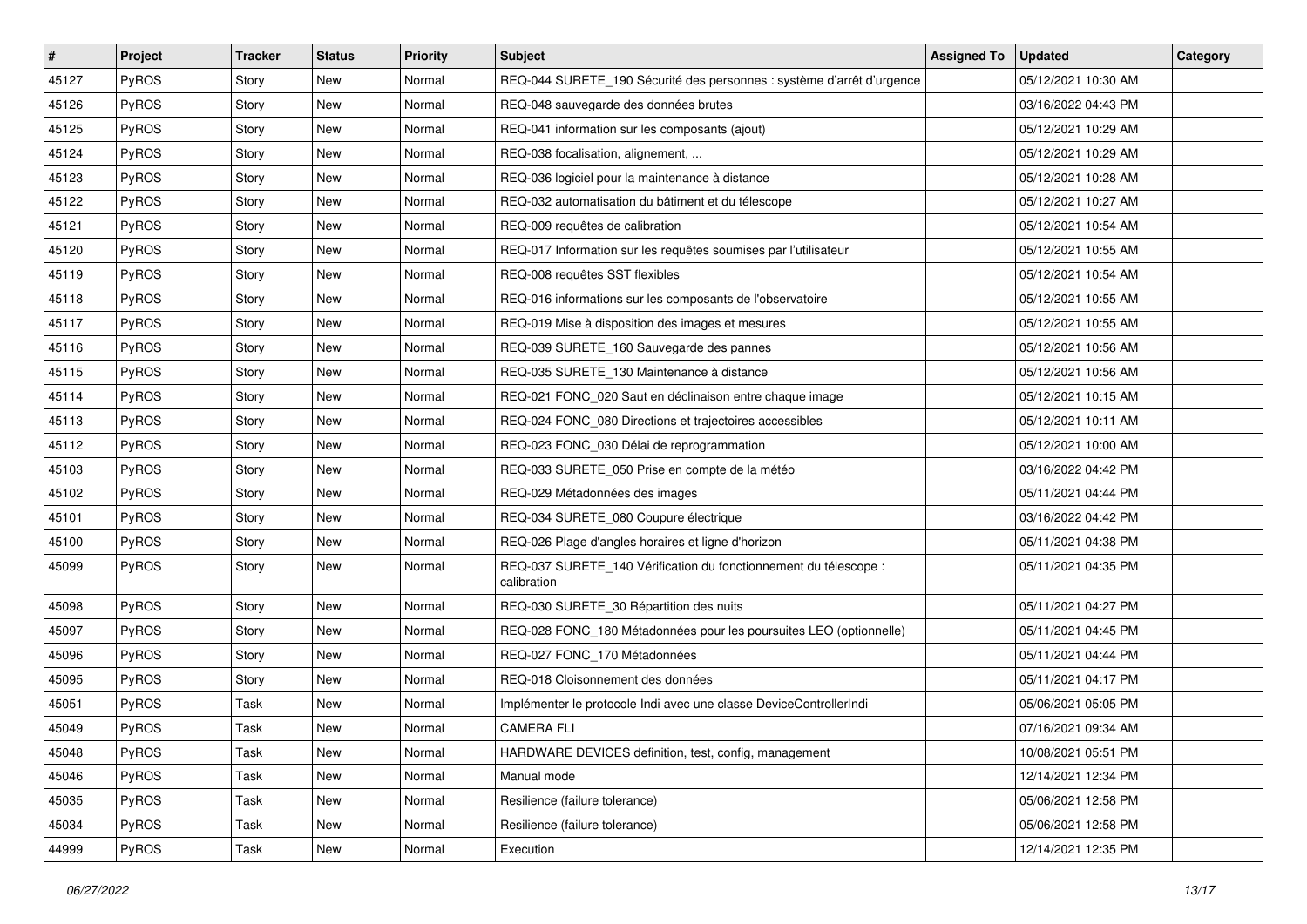| #     | <b>Project</b> | <b>Tracker</b> | <b>Status</b> | Priority | <b>Subject</b>                                                                                                                          | <b>Assigned To</b> | <b>Updated</b>      | Category |
|-------|----------------|----------------|---------------|----------|-----------------------------------------------------------------------------------------------------------------------------------------|--------------------|---------------------|----------|
| 44998 | PyROS          | Task           | New           | Normal   | Monitoring: Check & log continuously instrument (or telescope) status                                                                   |                    | 12/14/2021 12:33 PM |          |
| 44997 | PyROS          | Task           | <b>New</b>    | Normal   | Start & Stop                                                                                                                            |                    | 12/14/2021 12:33 PM |          |
| 44995 | <b>PyROS</b>   | Task           | <b>New</b>    | Normal   | (F09) TESTS to validate this feature                                                                                                    |                    | 10/08/2021 05:45 PM |          |
| 44994 | PyROS          | Task           | New           | Normal   | (F09) AUTHORIZATIONS for this feature (who can do what) : doc & implem.                                                                 |                    | 12/14/2021 12:15 PM |          |
| 44993 | PyROS          | Task           | <b>New</b>    | Normal   | (F09) ENTITIES definition & implementation                                                                                              |                    | 12/14/2021 12:33 PM |          |
| 44992 | PyROS          | Task           | New           | Normal   | Switch modes between Automatic and Manual mode                                                                                          |                    | 05/04/2021 12:31 PM |          |
| 44991 | PyROS          | Task           | <b>New</b>    | Normal   | Execution                                                                                                                               |                    | 05/04/2021 12:30 PM |          |
| 44990 | <b>PyROS</b>   | Task           | New           | Normal   | Monitoring: Check & log continuously Telescope and instruments status,<br>and make a general synthesis                                  |                    | 05/04/2021 12:30 PM |          |
| 44989 | PyROS          | Task           | <b>New</b>    | Normal   | Start & Stop                                                                                                                            |                    | 05/04/2021 12:29 PM |          |
| 44988 | <b>PyROS</b>   | Task           | <b>New</b>    | Normal   | TESTS to validate this feature                                                                                                          |                    | 05/04/2021 12:26 PM |          |
| 44987 | PyROS          | Task           | New           | Normal   | (F08) AUTHORIZATIONS for this feature (who can do what) :<br>documentation & implementation                                             |                    | 06/08/2021 08:20 AM |          |
| 44986 | PyROS          | Task           | New           | Normal   | ENTITIES (& properties) to be defined                                                                                                   |                    | 05/04/2021 12:25 PM |          |
| 44973 | PyROS          | Task           | New           | Normal   | (F07) Scheduling Sequences according to priorities, quotas, observing<br>conditions, Seq parameters, Seq constraints                    |                    | 05/06/2021 02:59 PM |          |
| 44972 | PyROS          | Task           | <b>New</b>    | Normal   | Planning triggers - each time the context is changed                                                                                    |                    | 05/03/2021 12:06 PM |          |
| 44971 | PyROS          | Task           | <b>New</b>    | Normal   | Get the list of sequences to be planned                                                                                                 |                    | 05/03/2021 11:43 AM |          |
| 44970 | <b>PyROS</b>   | Task           | <b>New</b>    | Normal   | TESTS to validate this feature                                                                                                          |                    | 05/03/2021 11:41 AM |          |
| 44969 | <b>PyROS</b>   | Task           | New           | Normal   | (F07) AUTHORIZATIONS for this feature (who can do what):<br>documentation & implementation                                              |                    | 06/08/2021 08:21 AM |          |
| 44968 | PyROS          | Task           | New           | Normal   | ENTITIES (& properties) to be defined                                                                                                   |                    | 05/03/2021 11:38 AM |          |
| 44945 | PyROS          | Task           | <b>New</b>    | Normal   | (READ 1) Sequence detailed view                                                                                                         |                    | 02/03/2022 09:45 AM |          |
| 44932 | <b>PyROS</b>   | Task           | New           | Normal   | CREATE a Sequence (must be attached to a valid SP)                                                                                      |                    | 02/23/2022 12:02 PM |          |
| 44924 | PyROS          | Task           | New           | Normal   | (F04) ENTITIES - definition & implementation                                                                                            |                    | 12/15/2021 07:36 AM |          |
| 44923 | PyROS          | Task           | <b>New</b>    | Normal   | (F04) TESTS to validate this feature                                                                                                    |                    | 12/15/2021 07:36 AM |          |
| 44922 | <b>PyROS</b>   | Task           | New           | Normal   | (F04) AUTHORIZATIONS for this feature (who can do what) :<br>documentation & implementation                                             |                    | 12/15/2021 07:37 AM |          |
| 44921 | <b>PyROS</b>   | Task           | <b>New</b>    | Normal   | Démarrage de la production des fichiers de calibration (fin de nuit)                                                                    |                    | 04/30/2021 12:43 PM |          |
| 44920 | PyROS          | Task           | New           | Normal   | Démarrage ou fin des observations (début/fin de nuit)                                                                                   |                    | 04/30/2021 12:43 PM |          |
| 44919 | PyROS          | Task           | New           | Normal   | Sauvegarder (logger) les différents changements d'état                                                                                  |                    | 12/15/2021 07:37 AM |          |
| 44918 | PyROS          | Task           | New           | Normal   | Optimiser : Agir sur le système en fonction des conditions d'observation<br>pour n'observer que quand la qualité du ciel est suffisante |                    | 04/30/2021 12:41 PM |          |
| 44917 | PyROS          | Task           | New           | Normal   | Sécuriser : Agir sur le système en fonction de l'environnement<br>(externe/interne) pour la sécurité de l'Observatoire et des personnes |                    | 04/30/2021 12:41 PM |          |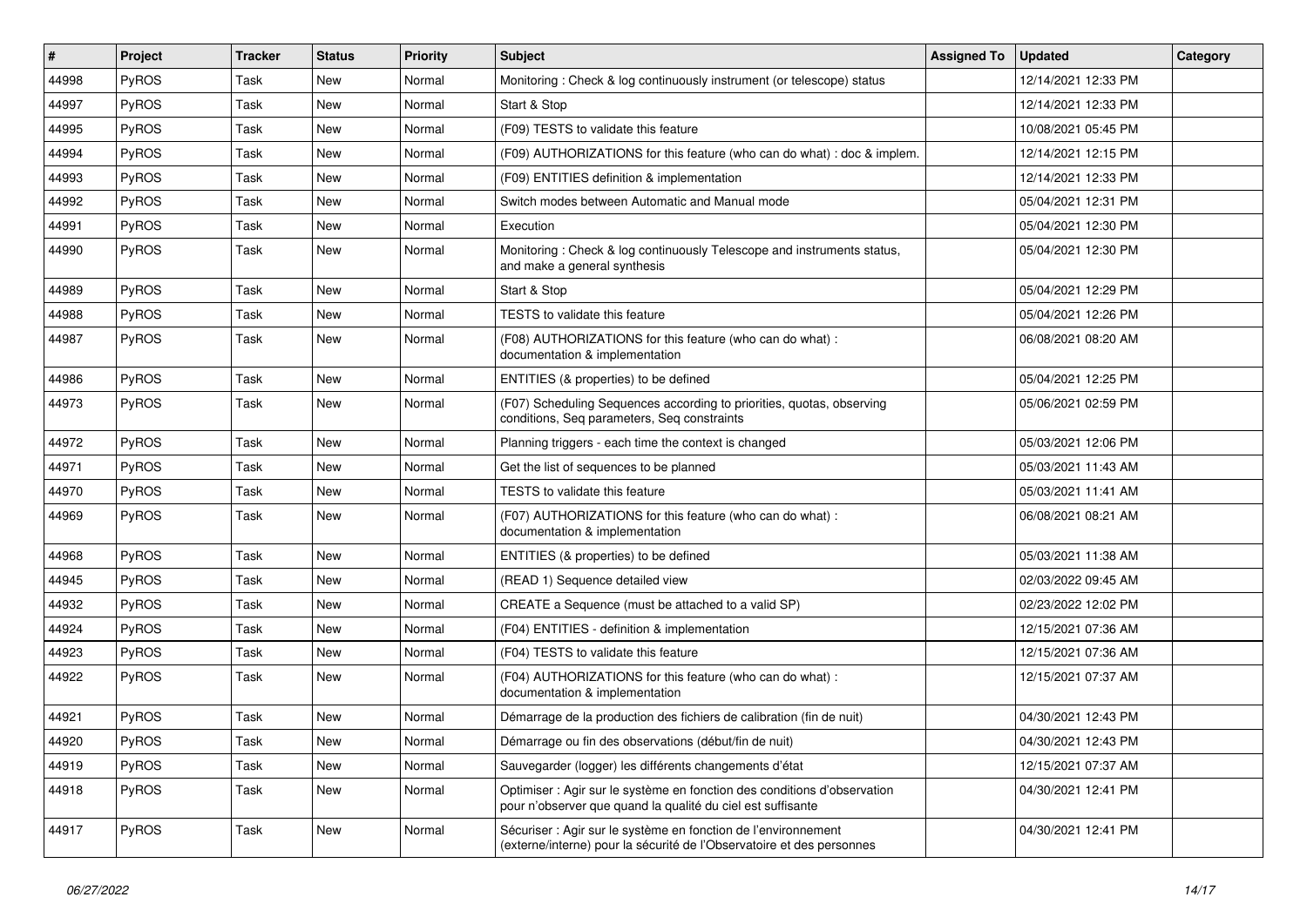| #     | Project      | <b>Tracker</b> | <b>Status</b> | <b>Priority</b> | <b>Subject</b>                                                                                       | <b>Assigned To</b> | <b>Updated</b>      | Category |
|-------|--------------|----------------|---------------|-----------------|------------------------------------------------------------------------------------------------------|--------------------|---------------------|----------|
| 44916 | PyROS        | Task           | <b>New</b>    | Normal          | Rythmer : Agir sur le système pour lui donner un rythme en fonction du<br>temps (nuit/jour)          |                    | 04/30/2021 12:43 PM |          |
| 44915 | PyROS        | Task           | <b>New</b>    | Normal          | Changer le mode du système : passer en mode manuel (maintenance) ou<br>automatique                   |                    | 12/15/2021 07:37 AM |          |
| 44914 | PyROS        | Task           | <b>New</b>    | Normal          | (re-)Démarrer, mettre en Pause, ou Stopper tout ou partie du système                                 |                    | 04/30/2021 12:40 PM |          |
| 44907 | PyROS        | Task           | New           | Normal          | Show Weather & Observatory monitored data (in a convenient way)                                      |                    | 05/05/2022 09:53 AM |          |
| 44906 | PyROS        | Task           | <b>New</b>    | Normal          | Compute and save Observing conditions                                                                |                    | 12/15/2021 07:35 AM |          |
| 44904 | <b>PyROS</b> | Task           | New           | Normal          | Compute, save, and provide higher level (useful) parameters and synthesis<br>from multiple detectors |                    | 12/15/2021 07:34 AM |          |
| 44903 | PyROS        | Task           | <b>New</b>    | Normal          | Save raw data                                                                                        |                    | 12/15/2021 07:34 AM |          |
| 44902 | PyROS        | Task           | New           | Normal          | Fix raw data                                                                                         |                    | 12/15/2021 07:33 AM |          |
| 44901 | <b>PyROS</b> | Task           | New           | Normal          | Get PLC mode changes (off/manu/auto) and alarms (intrusion, e_stop), and<br>save them                |                    | 12/15/2021 07:33 AM |          |
| 44900 | PyROS        | Task           | New           | Normal          | Read (from PLC and sensors) INSIDE environmental data (doors, lights)<br>for human safety            |                    | 12/15/2021 07:33 AM |          |
| 44899 | PyROS        | Task           | New           | Normal          | Read (from PLC and sensors) OUTSIDE environmental data (weather) for<br>instruments security         |                    | 12/14/2021 04:54 PM |          |
| 44898 | PyROS        | Task           | <b>New</b>    | Normal          | (F03) ENTITIES (& properties) to be defined                                                          |                    | 12/15/2021 07:32 AM |          |
| 44897 | <b>PyROS</b> | Task           | New           | Normal          | On peut voir la fiche détaillée d'un SP                                                              |                    | 06/16/2021 11:29 AM |          |
| 44896 | PyROS        | Task           | <b>New</b>    | Normal          | On peut consulter la liste des SP                                                                    |                    | 06/18/2021 03:17 PM |          |
| 44894 | PyROS        | Task           | <b>New</b>    | Normal          | Un Observer peut créer un nouveau Proposal (SP) pour une Période<br>spécifique future                |                    | 06/16/2021 11:28 AM |          |
| 44892 | PyROS        | Task           | <b>New</b>    | Normal          | SPs view (list & 1)                                                                                  |                    | 03/29/2022 09:17 AM |          |
| 44891 | PyROS        | Task           | New           | Normal          | Create/Update                                                                                        |                    | 09/14/2021 11:48 AM |          |
| 44890 | PyROS        | Task           | <b>New</b>    | Normal          | SP CRUD                                                                                              |                    | 03/29/2022 09:17 AM |          |
| 44886 | PyROS        | Task           | <b>New</b>    | Normal          | (F01) ENTITIES - definition & implementation                                                         |                    | 10/12/2021 07:50 AM |          |
| 44884 | PyROS        | Task           | In progress   | Normal          | Time Period (Period)                                                                                 |                    | 10/11/2021 10:36 AM |          |
| 44880 | PyROS        | Task           | New           | Normal          | (F03) TESTS to validate this feature                                                                 |                    | 12/15/2021 07:32 AM |          |
| 44879 | <b>PyROS</b> | Task           | New           | Normal          | (F03) AUTHORIZATIONS for this feature (who can do what) :<br>documentation & implementation          |                    | 12/15/2021 07:32 AM |          |
| 44878 | PyROS        | Task           | New           | Normal          | (F02) TESTS to validate this feature                                                                 |                    | 11/03/2021 09:16 AM |          |
| 44843 | PyROS        | Task           | New           | Normal          | ROLES : Un utilisateur peut avoir plusieurs roles                                                    |                    | 06/18/2021 03:15 PM |          |
| 44842 | PyROS        | Task           | New           | Normal          | <b>USER</b>                                                                                          |                    | 10/12/2021 07:50 AM |          |
| 44835 | PyROS        | Task           | New           | Normal          | (F01) CRUD (utilisateur)                                                                             |                    | 03/29/2022 09:14 AM |          |
| 44832 | PyROS        | Task           | In progress   | Normal          | Un utilisateur non connecté ne doit voir que les pages publiques                                     |                    | 10/08/2021 06:03 PM |          |
| 44817 | PyROS        | Story          | New           | Normal          | REQ-202 Deux types de connexion utilisateurs (LDAP ou sans)                                          |                    | 05/11/2021 03:43 PM |          |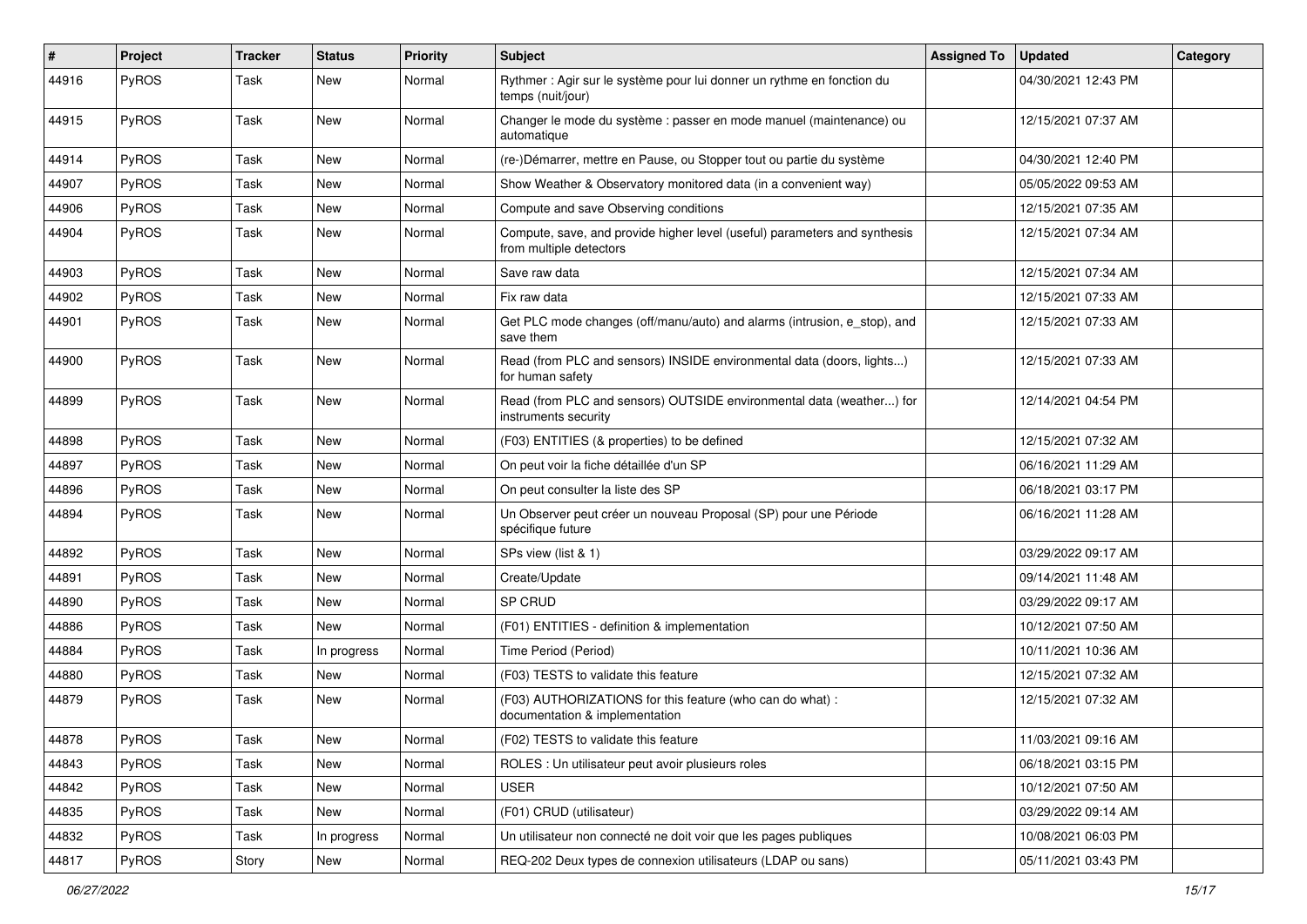| $\vert$ # | Project      | <b>Tracker</b> | <b>Status</b> | <b>Priority</b> | <b>Subject</b>                                                                                                                   | <b>Assigned To</b> | <b>Updated</b>      | Category |
|-----------|--------------|----------------|---------------|-----------------|----------------------------------------------------------------------------------------------------------------------------------|--------------------|---------------------|----------|
| 44816     | PyROS        | Story          | New           | Normal          | REQ-201 Définir une esthétique Tarot                                                                                             |                    | 05/12/2021 11:53 AM |          |
| 44815     | PyROS        | Story          | New           | Normal          | REQ-015 Ajustement dynamique des quotas utilisateurs                                                                             |                    | 05/11/2021 04:11 PM |          |
| 44814     | <b>PyROS</b> | Story          | New           | Normal          | REQ-101 Logs                                                                                                                     |                    | 03/16/2022 04:38 PM |          |
| 44813     | PyROS        | Story          | New           | Normal          | REQ-123 Architecture extensible et Extensions privatisables                                                                      |                    | 05/12/2021 12:21 PM |          |
| 44812     | PyROS        | Story          | <b>New</b>    | Normal          | *** REQ-200 FOR TAROT NETWORK INTEGRATION                                                                                        |                    | 06/14/2021 01:13 PM |          |
| 44811     | PyROS        | Story          | New           | Normal          | *** REQ-100 FROM CCTP TAROT-NC & MEETINGS                                                                                        |                    | 03/16/2022 04:38 PM |          |
| 44721     | PyROS        | Feature        | New           | Normal          | *** GF4 - QUAL - Quality & Tests - High level tests (integration & functional),<br>plan tests, validation des exigences (qualif) |                    | 03/16/2022 04:55 PM |          |
| 44719     | PyROS        | Story          | New           | Normal          | REQ-010 Ordonnancement des requêtes                                                                                              |                    | 07/01/2021 08:30 AM |          |
| 44718     | PyROS        | Story          | New           | Normal          | **** REQ-025 AJOUT TNC                                                                                                           |                    | 06/14/2021 01:19 PM |          |
| 44717     | <b>PyROS</b> | Story          | New           | Normal          | **** REQ-022 TAROT NC                                                                                                            |                    | 06/14/2021 01:19 PM |          |
| 44716     | PyROS        | Story          | New           | Normal          | **** REQ-071 AJOUT OSMOSE                                                                                                        |                    | 06/14/2021 01:19 PM |          |
| 44715     | PyROS        | Story          | New           | Normal          | **** REQ-065 AJOUT UPGRADE                                                                                                       |                    | 06/14/2021 01:19 PM |          |
| 44713     | PyROS        | Story          | New           | Normal          | **** REQ-020 CCTP                                                                                                                |                    | 07/01/2021 08:30 AM |          |
| 44661     | PyROS        | Feature        | New           | Normal          | *** SF13 - IAF - Images Fetching (quicklook & download)                                                                          |                    | 03/15/2022 04:49 PM |          |
| 44659     | PyROS        | Feature        | New           | Normal          | *** GF3 - INFRA - Hardware, Operating System, Network, Security & Safety                                                         |                    | 03/16/2022 04:51 PM |          |
| 44584     | PyROS        | Feature        | New           | Normal          | *** SF10 - CAL - Calibration (Dark/Bias/Flat)                                                                                    |                    | 03/15/2022 04:48 PM |          |
| 44355     | PyROS        | Task           | <b>New</b>    | Normal          | Construire une nouvelle grammaire générique de commandes, basée sur<br>INDI (pyros doit parler INDI par défaut)                  |                    | 03/25/2021 05:37 PM |          |
| 44165     | PyROS        | Feature        | <b>New</b>    | Normal          | *** SF16 - DSH - General monitoring : Dashboard (website)                                                                        |                    | 03/15/2022 11:26 PM |          |
| 44164     | PyROS        | Feature        | New           | Normal          | *** SF12 - IAN - Images Analysis (Triton)                                                                                        |                    | 03/15/2022 04:48 PM |          |
| 44163     | PyROS        | Feature        | New           | Normal          | *** SF09 - CMC - Command Control - Telescope & Instruments Control &<br>Monitoring (DeviceController, AgentDevice)               |                    | 03/16/2022 07:28 AM |          |
| 44160     | PyROS        | Feature        | New           | Normal          | *** SF07 - PLN - Observation Sequences Planning & Scheduling                                                                     |                    | 03/15/2022 04:46 PM |          |
| 44159     | PyROS        | Feature        | New           | Normal          | *** SF03 - ENV - Environment Monitoring (int/ext, observatory & weather)                                                         |                    | 05/05/2022 09:54 AM |          |
| 44158     | PyROS        | Feature        | New           | Normal          | *** SF06 - ALR - Alerts Management                                                                                               |                    | 03/15/2022 04:46 PM |          |
| 44154     | PyROS        | Feature        | In progress   | Normal          | *** SF02 - SCP - Scientific Programs Management                                                                                  |                    | 03/29/2022 09:17 AM |          |
| 44150     | PyROS        | Feature        | In progress   | Normal          | *** SF01 - USR - Users, Roles, and Authorizations Management                                                                     |                    | 03/29/2022 09:14 AM |          |
| 37461     | Lavoisier    | Feature        | New           | Normal          | add support for jdk 11                                                                                                           |                    | 04/25/2019 01:53 PM |          |
| 37409     | TReqS        | Feature        | New           | Normal          | Statistiques sur les queues dans les logs                                                                                        |                    | 04/11/2019 01:40 PM |          |
| 35994     | IN2P3-Forge  | Support        | New           | Normal          | Synchronisation demandée pour un serveur Mercurial                                                                               |                    | 01/11/2019 03:10 PM |          |
| 35692     | Lavoisier    | Bug            | New           | Normal          | namespace not removed for a given use-case                                                                                       |                    | 11/27/2018 05:35 PM |          |
| 34801     | Lavoisier    | Feature        | New           | Normal          | add support for attribute @if in element view/variable                                                                           |                    | 07/31/2018 12:57 PM |          |
| 16628     | CC-IN2P3     | Support        | New           | Normal          | Sèche cheveux dans le vestiaire                                                                                                  |                    | 01/12/2017 02:37 PM |          |